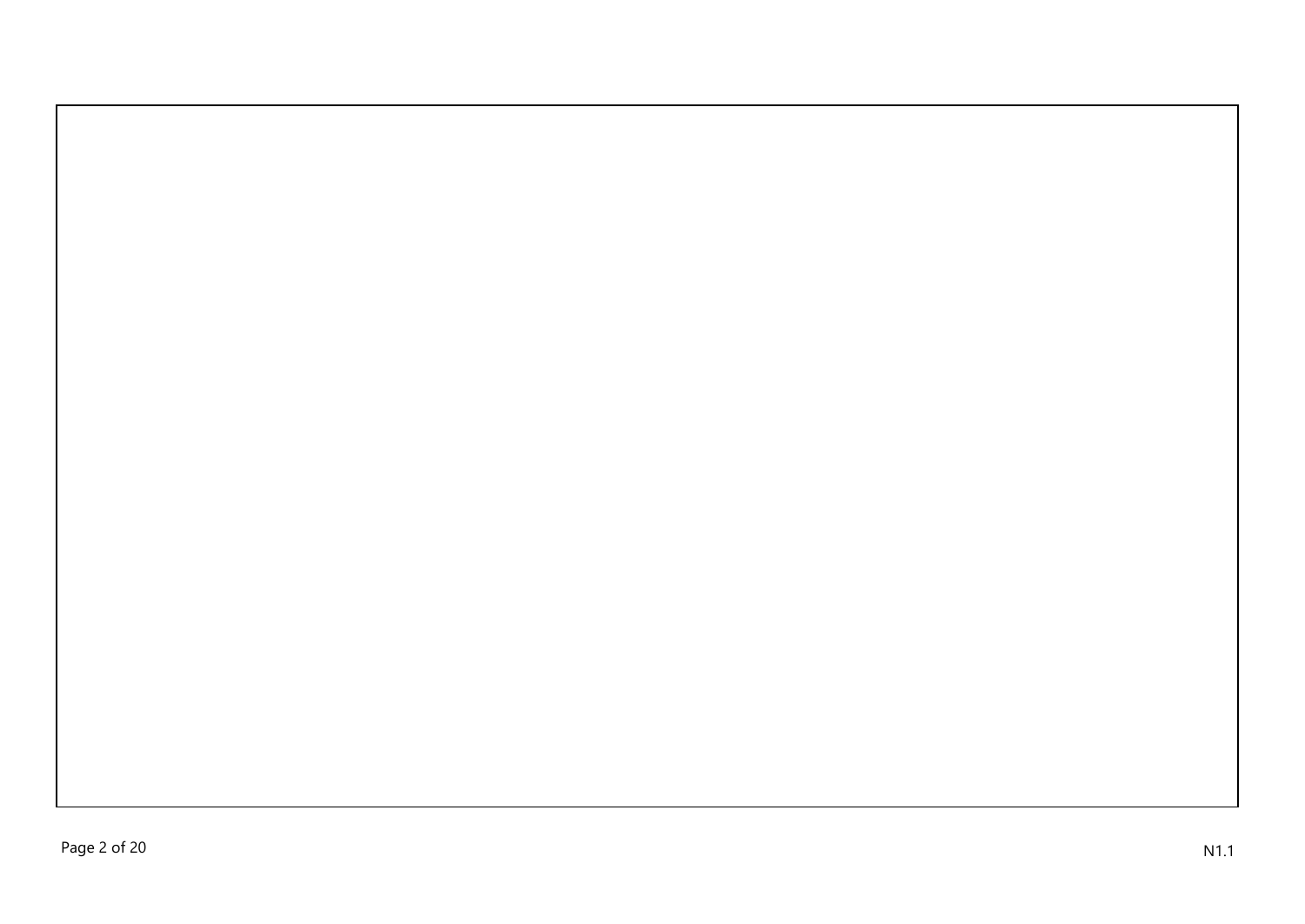| #          | Island                | House Name         | Name                        | Sex       | National ID | ، ه ، ره<br>پر ۽ برگ              | ىئرىتر                            |
|------------|-----------------------|--------------------|-----------------------------|-----------|-------------|-----------------------------------|-----------------------------------|
| B. Maalhos |                       |                    |                             |           |             |                                   |                                   |
|            | <b>B.</b> Maalhos     | Haveyli            | Hana Mohamed Saeed          | F         | A312990     | رەبىر                             | ر پر دره درد کرد و                |
|            | B. Thulhaadhoo        |                    |                             |           |             |                                   |                                   |
| 2          | <b>B.</b> Thulhaadhoo | Kanamaage          | Abdulla Ali                 | M         | A257325     | ر ريږ ،<br>ما سرچ ی               | برة قرالله كدمج                   |
|            | Dh. Meedhoo           |                    |                             |           |             |                                   |                                   |
| 3          | Dh. Meedhoo           | Hirudhumaage       | Adam Haleem                 | ${\sf M}$ | A211255     | ر ۶۶۶ و.<br>بر برترن <sub>ک</sub> | پره په په په په په په             |
|            | F. Dharanboodhoo      |                    |                             |           |             |                                   |                                   |
| 4          | F. Dharanboodhoo      | Beach Heaven       | <b>Shara Mohamed Naseem</b> | F         | A129950     | ھەمجە ئەھرىپىس                    | شر ورەرو برسو                     |
| F. Feeali  |                       |                    |                             |           |             |                                   |                                   |
| 5          | F. Feeali             | Irudheymaage       | Aishath Ibrahim             | F         | A043482     | و دره و بر<br>در مرفر و ک         | م مشور مقدرة                      |
|            | GDh. Fiyoaree         |                    |                             |           |             |                                   |                                   |
| 6          | GDh. Fiyoaree         | Dhoogas            | Naashiz Usmaan              | ${\sf M}$ | A097799     | ود پر ہے<br>تعریٰ مسکو            | نگرېنونر <i>م</i> فوق <i>نگر</i>  |
|            | GDh. Madaveli         |                    |                             |           |             |                                   |                                   |
|            | GDh. Madaveli         | <b>Beach House</b> | Ahmed Noozam                | ${\sf M}$ | A253227     | ە <i>ئادىر مى</i> گە              | ر ەر د<br>مەركى<br>دور ه<br>سرچ و |
|            | GDh. Rathafandhoo     |                    |                             |           |             |                                   |                                   |
| 8          | GDh. Rathafandhoo     | Maafarivaage       | Hidhaya Aslam               | F         | A298398     | و په په په په<br>د تومرو د        | ريويو كالمستوفر                   |
| 9          | GDh. Rathafandhoo     | Maafarivaage       | Hadhiya Aslam               | F         | A298401     | ۇ ئەسرەتى<br>ئ                    | ر په کار دره                      |
|            | HDh. Kulhudhuffushi   |                    |                             |           |             |                                   |                                   |
| 10         | HDh. Kulhudhuffushi   | Ruffeeni           | Maimoona Mohamed            | F         | A128616     | ره و مبر<br>  تروپر مبر           | ورود ورەرو                        |
|            | HDh. Kumundhoo        |                    |                             |           |             |                                   |                                   |
| 11         | HDh. Kumundhoo        | Feyrumaage         | Ibrahim Hussain             | M         | A078427     | ہ د د د د<br>او بور د             | دەنزرو برگېرىش<br>بەھىرىي برگېرىش |
| 12         | HDh. Kumundhoo        | Seveenaa           | Hassan Hussain              | M         | A231158     | ڪو <sub>ھي</sub> مٿر              |                                   |
|            | HDh. Nolhivaranfaru   |                    |                             |           |             |                                   |                                   |
| 13         | HDh. Nolhivaranfaru   | Saniyya Manzil     | Zulaikha Umar               | F         | A226456     | سەسە ئەر ئەر ئىچ                  | تحكير والمحافظ                    |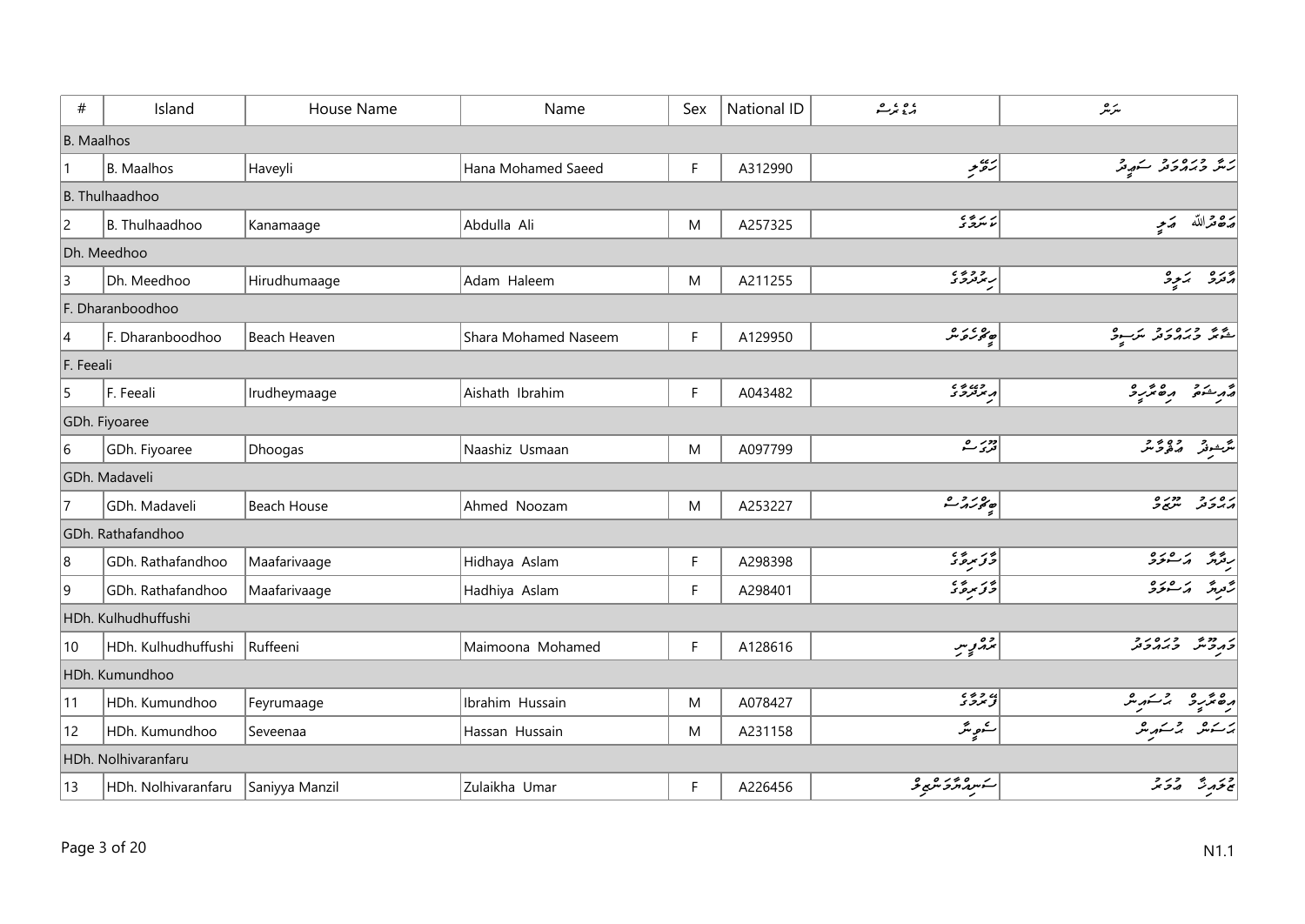|             | K. Guraidhoo   |                       |                                  |    |         |                                      |                                          |
|-------------|----------------|-----------------------|----------------------------------|----|---------|--------------------------------------|------------------------------------------|
| 14          | K. Guraidhoo   | Azum                  | Mohamed Ubaidh                   | M  | A295969 | ر و ه<br>در                          | כנסנכ כנב<br>כגמכת הסמת                  |
|             | K. Thulusdhoo  |                       |                                  |    |         |                                      |                                          |
| 15          | K. Thulusdhoo  | Maagiri               | Ziyad Ibrahim                    | M  | A141793 | اقحميس                               | ى ئۇنى بەھ ئۈر ئ                         |
|             | Lh. Kurendhoo  |                       |                                  |    |         |                                      |                                          |
| 16          | Lh. Kurendhoo  | Dhevandhuni           | Fathimath Mohamed                | F  | A360984 | ے پر 2 <sub>9م</sub> ربر             | و ره ر و<br><i>د ب</i> رگرفر<br>وٌجوحر و |
| Lh. Naifaru |                |                       |                                  |    |         |                                      |                                          |
| 17          | Lh. Naifaru    | <b>Building Villa</b> | Farzana Mohamed                  | F. | A073344 | ھۇدېشدە ۋ                            | ر وه شده در ور                           |
|             | M. Kolhufushi  |                       |                                  |    |         |                                      |                                          |
| 18          | M. Kolhufushi  | Misururuvaage         | Fathimath Shama Mohamed<br>Manik | F. | A224024 | د رحود د ده و                        | ه د د په دره د در د                      |
| M. Mulah    |                |                       |                                  |    |         |                                      |                                          |
| 19          | M. Mulah       | Gulzaaruge            | Aiminath Najeeba                 | F  | A111615 | و ه پر و ،<br>د نژيخ بود             | أأزجر سكتم أسكني فأ                      |
|             | M. Naalaafushi |                       |                                  |    |         |                                      |                                          |
| 20          | M. Naalaafushi | Athireege             | Hassan Mufeed                    | M  | A046999 | لرَمومورُ                            | يركتاش التاريخ                           |
| 21          | M. Naalaafushi | Khoorsheedhu Aabaadhu | Muaaviyath Abdul Rahman          | M  | A102793 | دده و در در در د<br>زیر شوتر در گاتر |                                          |
| Male'       |                |                       |                                  |    |         |                                      |                                          |
| 22          | Male'          | Dhaftharu. No 6022    | Hussain Mohamed                  | M  | A065409 | رەر يەر ئىر ئىق ئەزە                 | أير شهر المردور ورو                      |
| 23          | Male'          | Dhaftharu. No RS 3132 | Ahmed Gasim                      | M  | A070437 | رەرىم. سەھەم بىر 3132                | أرور ويحبوه                              |
| 24          | Male'          | Dhaftharu. No RS 6023 | Aishath Hussain                  | F  | A086004 | دەرىم. ئىر شەھ بىر - 6023            | ۇرىشى ئەسىر                              |
| 25          | Male'          | Dhaftharu. No RS 8871 | Mariyam Mareesha                 | F  | A103542 | رەرى ئەسكەن ئەسىر 8871               | ومره ويرت                                |
| 26          | Male'          | M. Blue Diamond       | Hussain Ibrahim Fulhu            | M  | A051607 | $\frac{1}{2}$                        | ج سکه شهر مهم محمد برخانه و د            |
| 27          | Male'          | M. Seenu Villa        | Hassan Aaish                     | M  | A389796 | ار. سېپى <i>توپ</i> ۇ                | يرَ سَدَسٌ مِيَّ مِي                     |
| 28          | Male'          | M. West Beach Aage    | Hassan Saeed Mohamed             | M  | A001614 | $5.9998 - 5.7$                       | ر کره مسکورتر و در در د                  |
| 29          | Male'          | M. West Beach Aage    | Sanfa Raziyya Ibrahim            | F. | A026314 | 5.9888263                            | היית ביינית נפינים                       |
| 30          | Male'          | M. Yesmin             | Umaima Yesmin                    | F. | A149568 | د. گرگوچر                            | وړره پر عامر شر                          |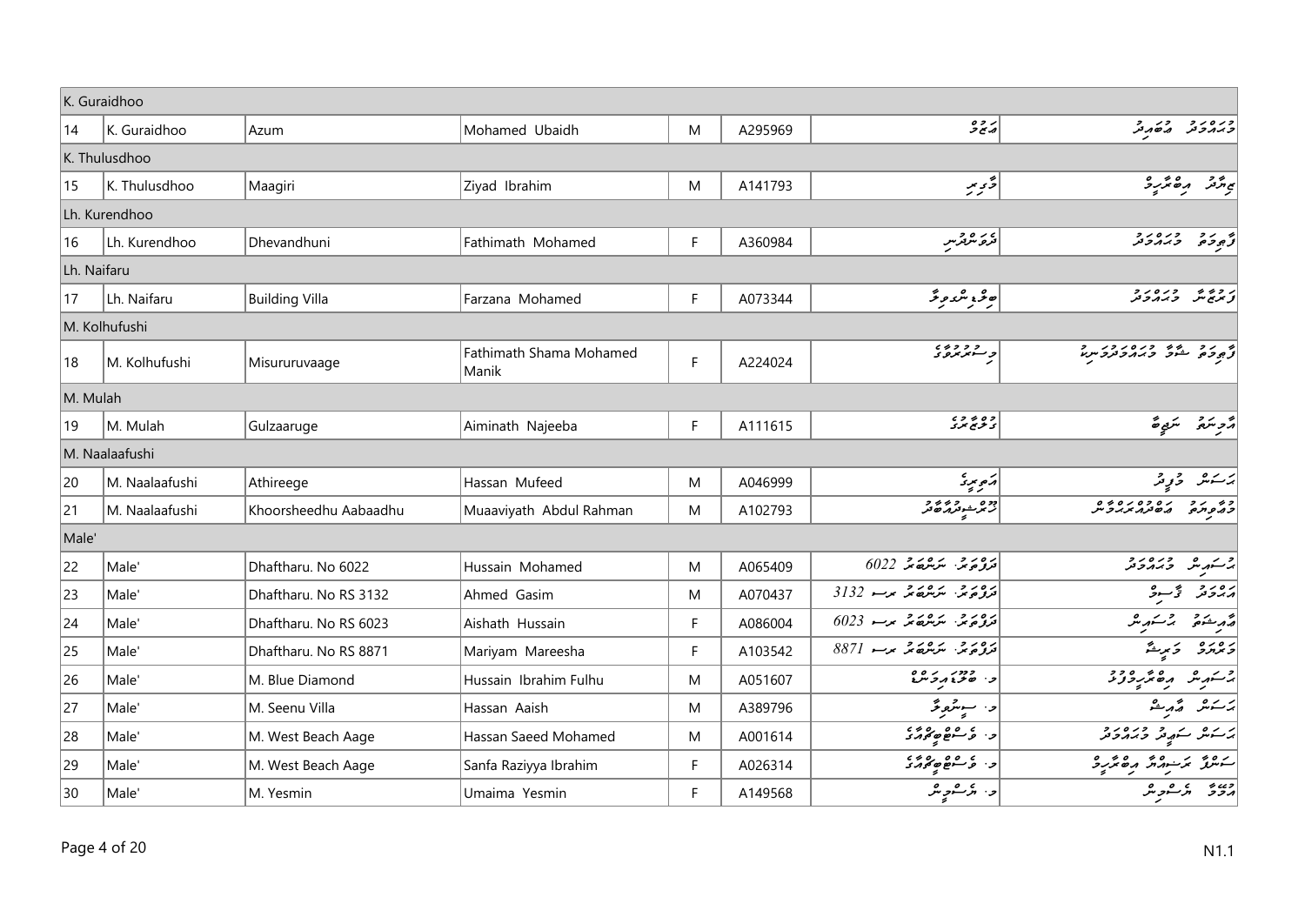| N. Kudafari |                  |                 |                        |             |         |                                           |                                      |
|-------------|------------------|-----------------|------------------------|-------------|---------|-------------------------------------------|--------------------------------------|
| 31          | N. Kudafari      | Moorithi        | Fathmath Nuzuhath      | $\mathsf F$ | A202154 | <br> ترسمر<br>                            | و دو دورو                            |
| R. Alifushi |                  |                 |                        |             |         |                                           |                                      |
| 32          | R. Alifushi      | Haavilaa        | Fathimath Azeema       | F           | A244165 | رحموقر                                    | قەدىق مەسىر                          |
|             | R. Kandholhudhoo |                 |                        |             |         |                                           |                                      |
| 33          | R. Kandholhudhoo | Thuniya         | Ali Hassan             | M           | A317899 | لمحسدكه                                   | أړنو برسکې                           |
| Th. Buruni  |                  |                 |                        |             |         |                                           |                                      |
| 34          | Th. Buruni       | Aarunooruge     | Azeeza Gasim           | F           | A084656 | ه و دو و ،<br>د سرسربری                   | ەڭ ئۆسىدە                            |
| 35          | Th. Buruni       | Aasmaan Villa   | Ahmed Mahir            | M           | A026308 | ا پر قسم محمد محمد محمد<br>المر سنگر محمد | برەر ئەربى                           |
| 36          | Th. Buruni       | Aasmaan Villa   | Aishath Masiha         | F           | A085996 | ۇ س <sup>ە</sup> جەش <sub>ھ</sub> ئە      | ومرشوم ومست                          |
| 37          | Th. Buruni       | Aasmaan Villa   | Sobeeha Mohamed        | F.          | A085998 | ۇ ھۇشرە ئە                                |                                      |
| 38          | Th. Buruni       | Aasmaan Villa   | Hussain Mamdhooh Ahmed | M           | A258581 | ۇ ئەۋ ئىرو ئە                             | و مسره ده ده دره دره                 |
| 39          | Th. Buruni       | Aasmaan Villa   | Khadeeja Mamdhooha     | F.          | A258583 | ۇ شۇشمۇ ئى                                | زَمرِيَّ وَوَمَرْرُ<br>تَ            |
| 40          | Th. Buruni       | Ahimaage        | Aishath Shamila        | F           | A066472 | ەردى                                      | ومرشو شروقه                          |
| 41          | Th. Buruni       | Ahimaage        | Shaheema Ahmed         | F           | A085629 | ەرچ                                       | شكرى كالمائدة                        |
| 42          | Th. Buruni       | Ahimaage        | Suhaila Ismail         | F           | A256785 | ەردى                                      | شتركرقى برستوكروفر                   |
| 43          | Th. Buruni       | Alimasge        | Mohamed Ali            | M           | A256938 | ړ پر ده په                                | ورەرو كەي                            |
| 44          | Th. Buruni       | Alithari        | Aminath Adam           | F           | A086400 | وكمرمونمر                                 | ړ ده په ده ده کر                     |
| 45          | Th. Buruni       | Alithari        | Fathimath Ifaasha      | F           | A258737 | وكمتوهومر                                 | ۇي <sub>و</sub> دۇ ب <sub>و</sub> ڙڭ |
| 46          | Th. Buruni       | Anbugasdhoshuge | Hassan Ali             | M           | A050304 | ر سرور ده بدو د<br>د سرچي سوترس           | يزكت كالمجامي                        |
| 47          | Th. Buruni       | Anbugasdhoshuge | Ibrahim Simad          | M           | A085663 | بر سرح در ۲۵ درج<br>برسرچای سنگورمری      | ە ھەترىر <sup>ە</sup><br>سىدۇ تىر    |
| 48          | Th. Buruni       | Anbugasdhoshuge | Mariyam Hassan         | F           | A085664 | ر سرچ ر صور و ۽<br>هرس ڪوٽر سرچ           | رەرە يەسەر                           |
| 49          | Th. Buruni       | Anbugasdhoshuge | Mohamed Simnaz         | M           | A257044 | ر سرچر وړي.<br>د سرچي سوترس               | כנסנכ הפית<br>כגובת הפית             |
| 50          | Th. Buruni       | Athama villa    | Ahmed Rasheed          | M           | A102739 | لأعرقه عرقحه                              | أرور والمنافي                        |
| 51          | Th. Buruni       | Athamaage       | Muneer Moosa           | M           | A257033 | ر ر د »<br>پره د د                        | و سرچر اور م                         |
| 52          | Th. Buruni       | Athireege       | Haleema Madheeha       | F.          | A056998 | ړ <sub>هو مور</sub> ي<br>م                | رَ وَ وَ وَ دِ                       |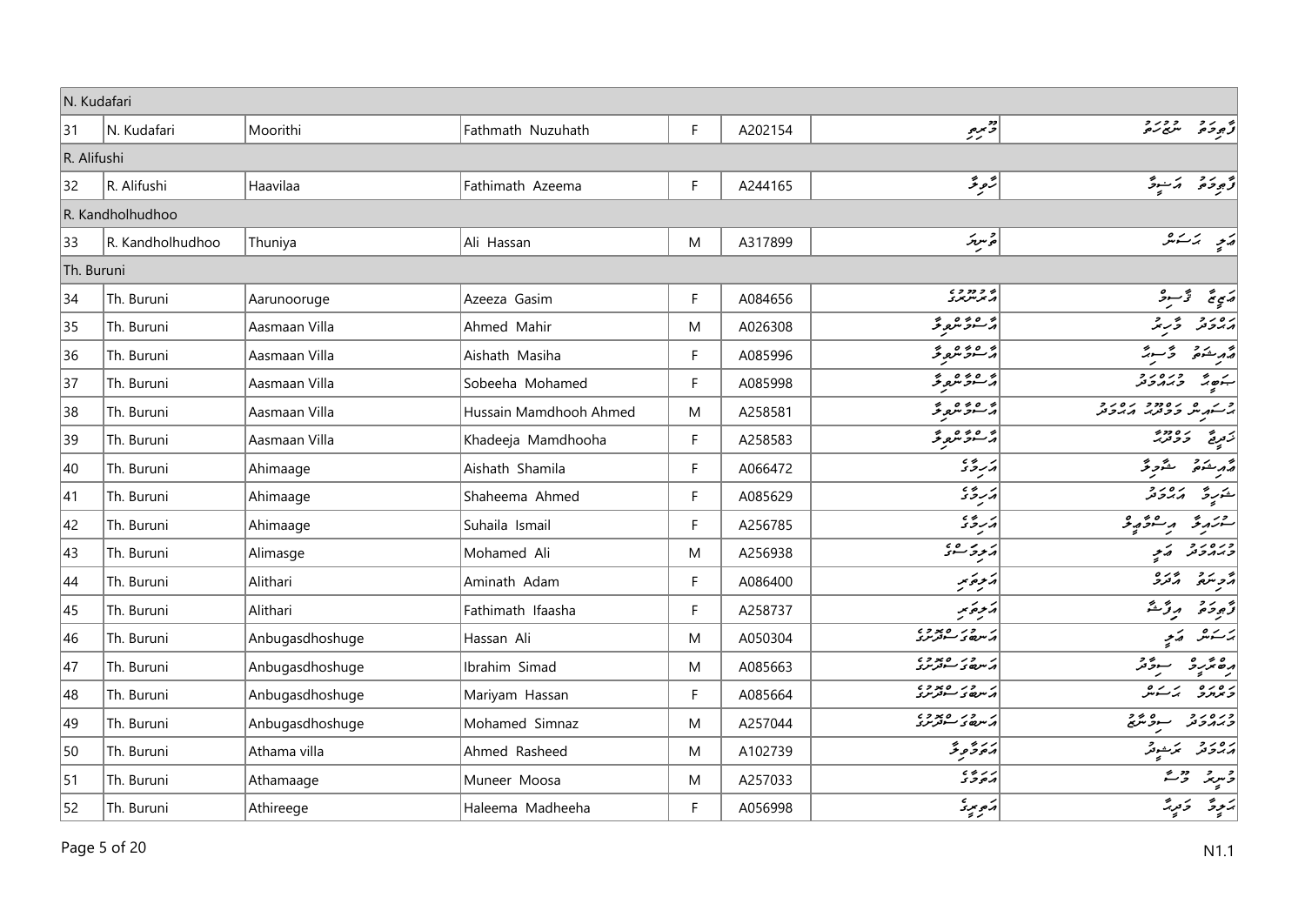| 53 | Th. Buruni | Athireege           | Mohamed Ismail      | M  | A085712 | ر<br>مرمومور                    | ورەرو بەسكەنگ                    |
|----|------------|---------------------|---------------------|----|---------|---------------------------------|----------------------------------|
| 54 | Th. Buruni | Athireege           | Siththi             | F. | A085713 | ر<br>مرموسو بر                  | سورهمو                           |
| 55 | Th. Buruni | Bahaaruge           | Hawwa Mohamed       | F. | A256865 | ەشەدە                           | ره دره در د<br>برادگر در در      |
| 56 | Th. Buruni | <b>Beach Less</b>   | Mohamed Ameen       | M  | A085747 | <br>  په ټوکر ک                 | ورەرو كەچىگ                      |
| 57 | Th. Buruni | <b>Beach Less</b>   | Aminath Rasheeda    | F. | A085750 | <br>  په ټوکر ک                 | أروسكو<br>ىخرىشىەتىگر            |
| 58 | Th. Buruni | <b>Beach Less</b>   | Sanfa Suhana        | F  | A258319 | <br>  په ټوکر ک                 | سەھەر ئەسىر                      |
| 59 | Th. Buruni | <b>Beach Less</b>   | Fathimath Ihusana   | F  | A258321 | ە ئۇغرىشە<br>ئ <sup>ە</sup>     | توجوحو برراشتر                   |
| 60 | Th. Buruni | <b>Beach Villa</b>  | Khadeeja Muneer     | F  | A081112 | ە ئ <sup>ۇ</sup> بوڭر           | دَىرِيَّ دُىرِيْر                |
| 61 | Th. Buruni | <b>Beach Villa</b>  | Sanfa Muneeza       | F  | A085746 | ە پەھ بەقە<br>ئ                 | سەئەر                            |
| 62 | Th. Buruni | <b>Beach Villa</b>  | Ibrahim Faiz        | M  | A163064 | ە ئۇرۇ.<br>ئ <sup>ە</sup>       | تر مرج<br>ەرھ ئ <sup>ۆ</sup> ر ۋ |
| 63 | Th. Buruni | <b>Beach Villa</b>  | Adam Muneer         | M  | A258302 | <br> چ <sup>ر</sup> گرمرمگر     | وره وسرچ                         |
| 64 | Th. Buruni | <b>Beach Villa</b>  | Mohamed Muneer      | M  | A258304 | <br> چ <sup>رچ</sup> ورځه       | ورەرو وسرچ                       |
| 65 | Th. Buruni | <b>Blue Diamond</b> | Rizala Gasim        | F  | A080875 |                                 | ىرىج ئۇ سۇر ھ                    |
| 66 | Th. Buruni | <b>Blue Diamond</b> | Rugiyya Razeena     | F  | A151785 | ە «بر بەر ئەر                   | ترتومه تكويتر                    |
| 67 | Th. Buruni | <b>Blue Diamond</b> | Rizana Gasim        | F  | A151860 | ەددىر بەرە<br>ھىرى بىر جىسى     | برىج تىگە قۇسوۋ                  |
| 68 | Th. Buruni | <b>Blue House</b>   | Hawwa Zakariyya     | F  | A085710 | ە دور دې<br>ھنزىر بە            |                                  |
| 69 | Th. Buruni | Chabeyleege         | Rugiyya Husna       | F  | A085665 | ريء<br>کوھڻو پر                 | بر مشرمتر<br>لمرتور مر           |
| 70 | Th. Buruni | Chabeyleege         | Sanfa Milna         | F. | A085666 | ري ء<br>کوھ <del>پ</del> ر د    | سەمىر جەمگە                      |
| 71 | Th. Buruni | Chabeyleege         | Mariyam Hassan      | F  | A257378 | ري د<br>کوه مړي                 | رەرە بەسكىر                      |
| 72 | Th. Buruni | Chabeyleege         | Mohamed Ibrahim     | M  | A257381 | ری د ؟<br>کوه د د               | כמתכת תפתיכ                      |
| 73 | Th. Buruni | Chaman              | Khadheeja Ibrahim   | F  | A085667 | ىمۇر بىر                        | ترميعٌ معصرٌ و                   |
| 74 | Th. Buruni | Dhathuru Manzil     | Salim Ahmed         | M  | A226464 | ر د در ه ه پوځ                  | گرو پره دو                       |
| 75 | Th. Buruni | Dhathuru Manzil     | Saniyya Ahmed Saeed | F  | A226465 | <br>  تره مرد شر <sub>ی</sub> و | سكيرما مارد و سكر مركز           |
| 76 | Th. Buruni | Dheeframge          | Ahmed Ibrahim       | M  | A086000 | دره بره ۶<br>پروترو د           | גם גם הפיתים                     |
| 77 | Th. Buruni | Dheeframge          | Aboobakuru Ibrahim  | M  | A086002 | <sub>مو</sub> ثو ترو ء          | ە ھەترىرى<br>برھەترىرى<br>77777  |
| 78 | Th. Buruni | Dheeframge          | Khadeeja Ibrahim    | F  | A258602 | و د ه د ه<br>پرتو برو د         | كزمرقح وكالحرار                  |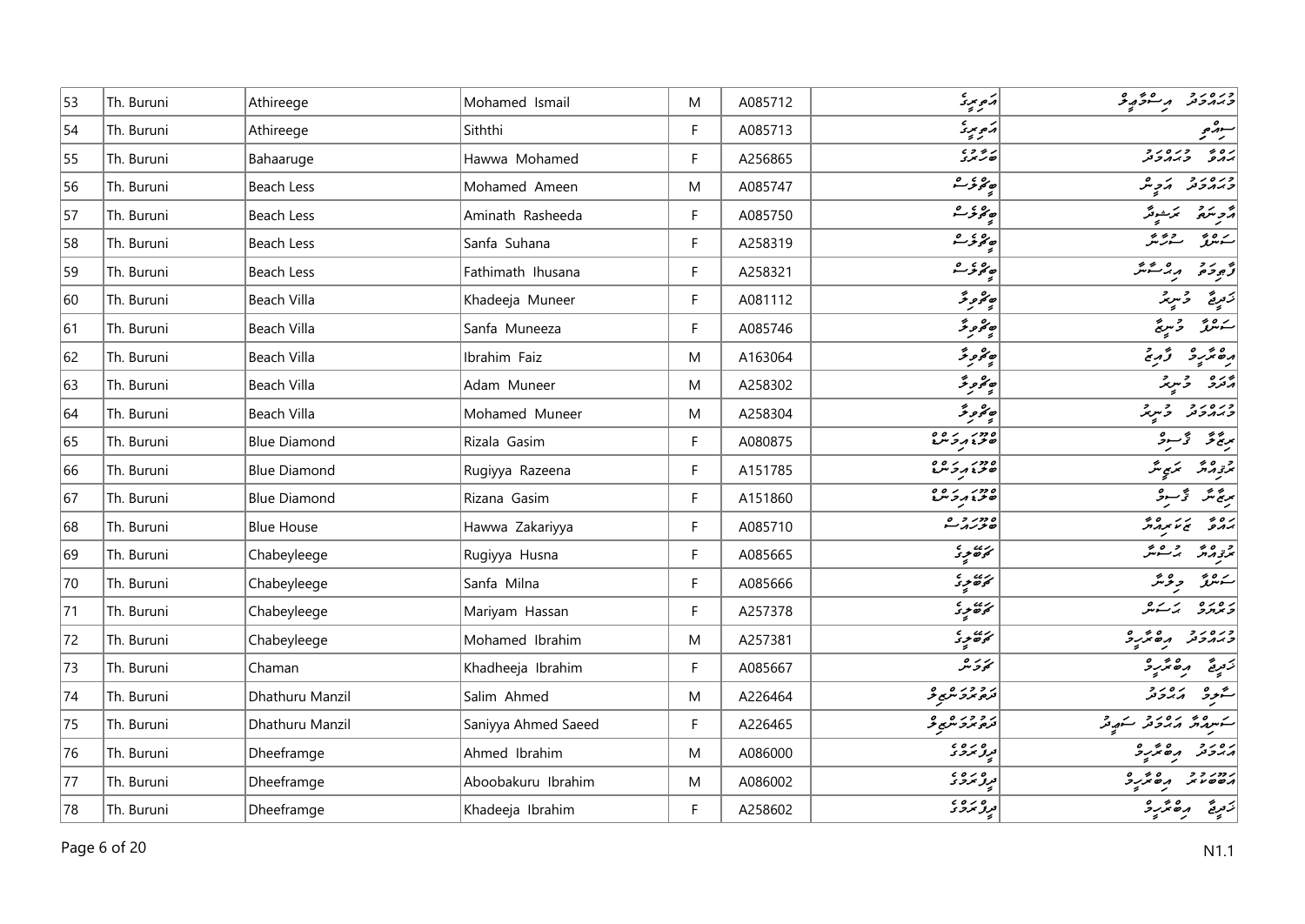| 79  | Th. Buruni | Dheeframge        | Rugiyya Risma       | F         | A258605 | در ژبر ژبر ژ                               | $rac{20}{7}$ $rac{20}{7}$                    |
|-----|------------|-------------------|---------------------|-----------|---------|--------------------------------------------|----------------------------------------------|
| 80  | Th. Buruni | Dheenuge          | Rugiyya Azra        | F         | A085685 | ورىژى<br>ئىچ                               | برومهر مره بر                                |
| 81  | Th. Buruni | Dheenuge          | Haleema Mohamed     | F         | A085688 | ورىژى<br>ئوسرىد                            | يزود ورودو                                   |
| 82  | Th. Buruni | Dheenuge          | Abdulla Hassan      | M         | A400855 | ورىژى<br>ئىچ                               | مَدْهُ مِّرَاللَّهُ بَرَسَوْسُ               |
| 83  | Th. Buruni | Dhekunuge         | Sharumeela Hassan   | F         | A050612 | ړ و و ،<br>تور مسری                        | شەيرىپەتتى كەسكىلار                          |
| 84  | Th. Buruni | Dhekunuge         | Hassan Kamil        | ${\sf M}$ | A068059 | ړ <i>د</i> د ›<br>تر را سربۍ               | ير سند المع و محر و                          |
| 85  | Th. Buruni | Dhekunuge         | Sanfa Hassan        | F         | A155709 | ء و و ء<br>تور سری                         | سەھەت برسەھ                                  |
| 86  | Th. Buruni | Dhekunuge         | Haleemath Sazumeela | F         | A257714 | ړ <i>د</i> و ،<br>تور مسر                  | پر پر د پر پر پر پر                          |
| 87  | Th. Buruni | Dhoadhi           | Ismail Ahmed        | ${\sf M}$ | A085649 | ثرىر                                       | وستوفي وبالملح                               |
| 88  | Th. Buruni | Dhoadhi           | Aminath Shadiya     | F         | A085691 | ج<br>مومر                                  |                                              |
| 89  | Th. Buruni | Dhoadhi           | Adam Shazmeel       | ${\sf M}$ | A257681 | ە<br>مۇمر                                  | ورو ځوړونو                                   |
| 90  | Th. Buruni | <b>Dhoores</b>    | Irshaad Mahmoodh    | M         | A079291 | ود ۽ ه                                     | د و د و د و و و و و<br>د پرشگور سن و بر و تر |
| 91  | Th. Buruni | <b>Dhoores</b>    | Shareefa Ibrahim    | F         | A085765 | ود ۽ ه                                     | $rac{1}{2}$                                  |
| 92  | Th. Buruni | <b>Dhoores</b>    | Adil Mahamood       | ${\sf M}$ | A085766 | ود ۽ ه<br>تريمر ڪ                          | ه و ده دود<br>مگرگر محدولا                   |
| 93  | Th. Buruni | <b>Dhoores</b>    | Asim Mahamood       | M         | A085767 | ود ۽ ه<br>تريمر ڪ                          | و ده دورو<br>مگسور کردند                     |
| 94  | Th. Buruni | <b>Dhoores</b>    | Haleemath Adhila    | F         | A258392 | ود ۽ ه                                     | برَجِرَةٌ الرَّمَرِيَّ                       |
| 95  | Th. Buruni | Dhunburimaa Villa | Abdulla Ramiz       | ${\sf M}$ | A258439 | قرسمة مرتزًا وتحر                          | <mark>بر22</mark> الله<br>بمَّرْحِ مَحْ      |
| 96  | Th. Buruni | Edhuruge          | Umar Ashfag         | M         | A085674 | ے و و ے<br>پر تعری                         | ور و ده وو<br>  پرېر پرېشورنې                |
| 97  | Th. Buruni | Edhuruge          | Saeed Ibrahim       | ${\sf M}$ | A102282 | ے و و ۽<br>پر تعري                         | سوپر ره پر د                                 |
| 98  | Th. Buruni | Fathagumaage      | Moosa Abdul Gadir   | M         | A038745 | در د د د<br>  تی بر تر د                   | دو مده ده وه پور د<br>در شهر مدارد در مد     |
| 99  | Th. Buruni | Fathagumaage      | Rugiyya Moosa       | F         | A100805 | ر ر د د »<br>زه د ر د                      | بر <sub>و</sub> مبر ورم                      |
| 100 | Th. Buruni | Fathagumaage      | Abdul Gadir Adam    | M         | A122100 | ر ر د د »<br>زه د ر د                      | ره وه د بر د دره<br>مان فرغز درمد مانده      |
| 101 | Th. Buruni | Fazaa             | Ismail Shareef      | ${\sf M}$ | A111687 | ترتج                                       | ر شۇر ئىير                                   |
| 102 | Th. Buruni | Feeroazge         | Ibrahim Qasim       | ${\sf M}$ | A084660 | و ۵ ۵ م<br>پ <sub>و</sub> ټرې <sub>ک</sub> |                                              |
| 103 | Th. Buruni | Feeroazge         | Fathmath Ibrahim    | F         | A158604 | و چې د <sup>ء</sup>                        |                                              |
| 104 | Th. Buruni | Filigasdhoshuge   | Ibrahim Ahmed       | ${\sf M}$ | A054604 | اړ پرې ص <sub>ل</sub> ورۍ<br>لرمړنۍ سورېږي |                                              |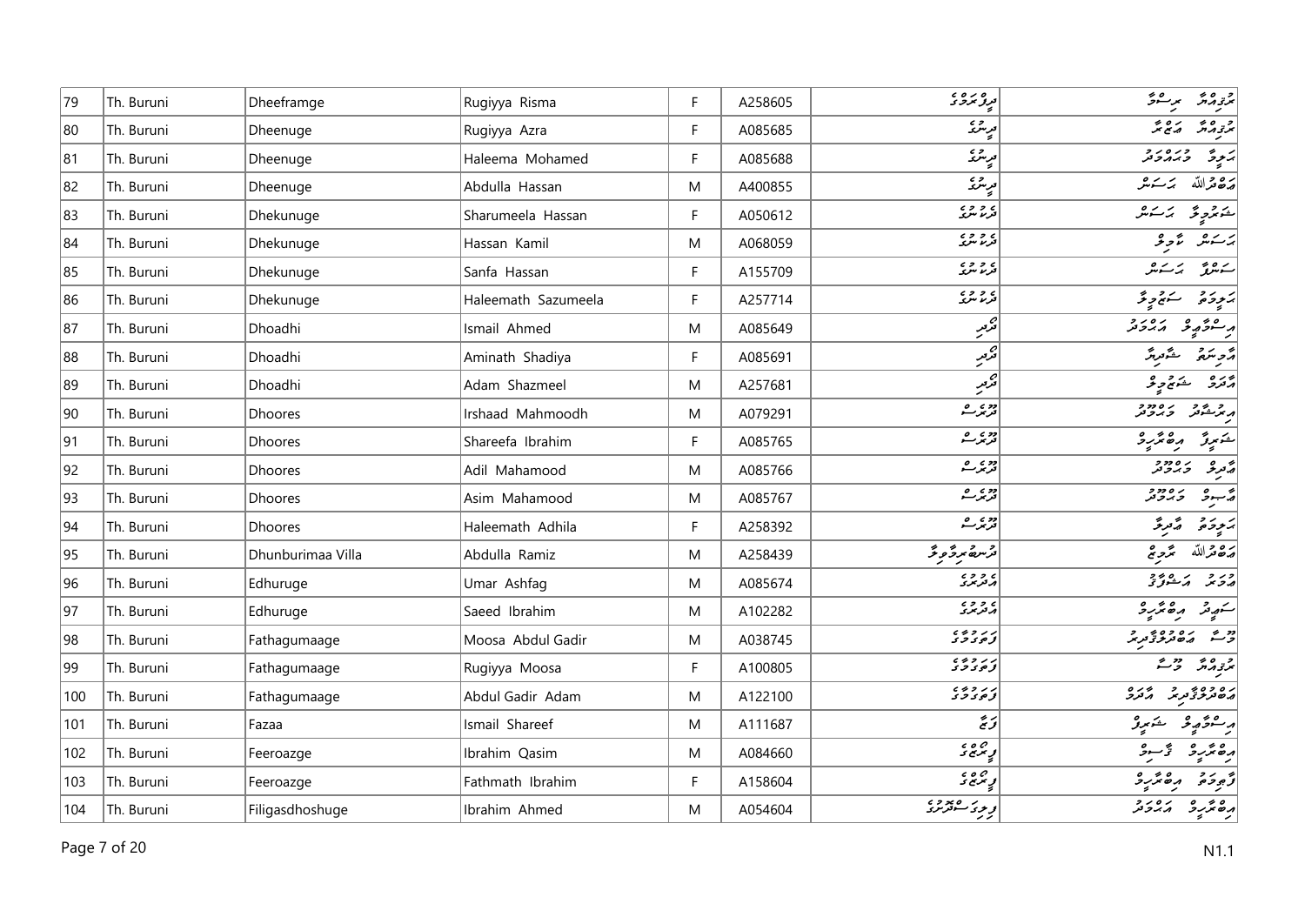| 105 | Th. Buruni | Filigasdhoshuge | Latheefa Ahmed         | F         | A062610 | پورې شود دي<br>  په موس                            | كموكل مرور و                      |
|-----|------------|-----------------|------------------------|-----------|---------|----------------------------------------------------|-----------------------------------|
| 106 | Th. Buruni | Filigasdhoshuge | Hassan Mufeed          | M         | A062662 | د موړې ده پوه دي                                   | پرستمبر الاقرانی                  |
| 107 | Th. Buruni | Finifenmaage    | Ismail Easa            | ${\sf M}$ | A085692 | رسر د عروج<br>  بر سر د سرچ د                      | برحۇم ئەس                         |
| 108 | Th. Buruni | Finifenmaage    | Fathimath Gasim        | F         | A085693 | اوسو معدد                                          | و دو ځې                           |
| 109 | Th. Buruni | Finifenmaage    | Aneesa Yoosuf          | F         | A109924 | <i>و</i> سرو مردی                                  | ړ <sub>سر</sub> يئے دور وہ<br>د پ |
| 110 | Th. Buruni | Finifenmaage    | Mohamed Saeed          | M         | A257725 | و سرو مرچ د                                        | ورەرو سەر                         |
| 111 | Th. Buruni | Gasdhoshuge     | Hussain Ahmed          | ${\sf M}$ | A085662 | ر ۔ 2 پو و <sup>ی</sup><br>ک سس <sup>و</sup> تر در | بر شهر شهر بره در د               |
| 112 | Th. Buruni | Gasdhoshuge     | Aminath Reesham Moosa  | F         | A248609 | ر ۔ صوبے<br>ی سستمرین                              | أأدوسها المراسور والمستحر         |
| 113 | Th. Buruni | Gasdhoshuge     | Mohamed Meesham Moosa  | ${\sf M}$ | A257038 | ر ۔ صوبے<br>ی سستمرین                              | ورەرو پەشكى تۇن                   |
| 114 | Th. Buruni | Gasdhoshuge     | Abdulla Sayyaf         | M         | A360855 | ر رہ پو و ،<br>کا سنگرمزی                          | پەھ قراللە كەرمۇر                 |
| 115 | Th. Buruni | Gaskara         | Hamdhiyya Abdul Qadhir | F         | A350870 | ى سەرىمىر                                          | גפנגית גם כסובניק                 |
| 116 | Th. Buruni | Green Witch     | Aishath Reena          | F         | A085669 | د س <sub>ي</sub> سر <sub>عر</sub> جو               |                                   |
| 117 | Th. Buruni | Green Witch     | Haleemath Shaama       | F         | A257385 | وسيتفريخ                                           |                                   |
| 118 | Th. Buruni | Gulfaamuge      | Siththi                | F         | A085652 | د ه و د د ،<br>د ترتر تر د                         | سودھو                             |
| 119 | Th. Buruni | Gulfaamuge      | Shizleen Adam          | F         | A085654 | د ه و و ء<br>د ترتو د د                            | ے چی پی گھرو                      |
| 120 | Th. Buruni | Gulfaamuge      | Mohamed Ali            | M         | A085656 | د ه و د د ،<br>د ترگر د د                          | ورەر د كەي                        |
| 121 | Th. Buruni | Gulfaamuge      | Adam Mohamed           | M         | A148676 | د ه و و ،<br>د ترتو تر د                           | وره وره رو<br>محمد وبرمان         |
| 122 | Th. Buruni | Gulfaamuge      | Ahmed Unais            | M         | A248605 | د ه و د د ،<br>د ترگر د د                          | أمهوم وتمدع                       |
| 123 | Th. Buruni | Handhuvareege   | Abdul Latheef Mohamed  | M         | A024888 | ئەسەقرىرىسىچ                                       | גפרפר כלחבת                       |
| 124 | Th. Buruni | Handhuvareege   | Sakeena Mohamed        | F         | A084654 | ئەسە <i>تى كى</i> رى                               | سكي ورەرد                         |
| 125 | Th. Buruni | Handhuvareege   | Aminath Shifna         | F         | A248596 | ر سرچر <sub>سر</sub> م<br>سرچر <i>ی م</i> ر پر     | مەھرىكى ھۆرىگە                    |
| 126 | Th. Buruni | Handhuvareege   | Moosa Simah            | ${\sf M}$ | A256858 | ئەسە <i>تى ئې</i> رى                               | $25 - 27$                         |
| 127 | Th. Buruni | Haveereege      | Mohamed Ismail         | ${\sf M}$ | A063741 | ر<br>سوپېرو                                        |                                   |
| 128 | Th. Buruni | Haveereege      | Easa Shafeeu           | ${\sf M}$ | A248627 | ر<br>سوپېرو                                        | أيرت التكوير                      |
| 129 | Th. Buruni | Haveereege      | Shimla Ibrahim         | F         | A258285 | ر<br>سره مور                                       | جود وه پر د                       |
| 130 | Th. Buruni | Hazeleen        | Zubaida Abdul Raheem   | F         | A085999 | ا شع پر مر<br>                                     | בנגל גם בסברים                    |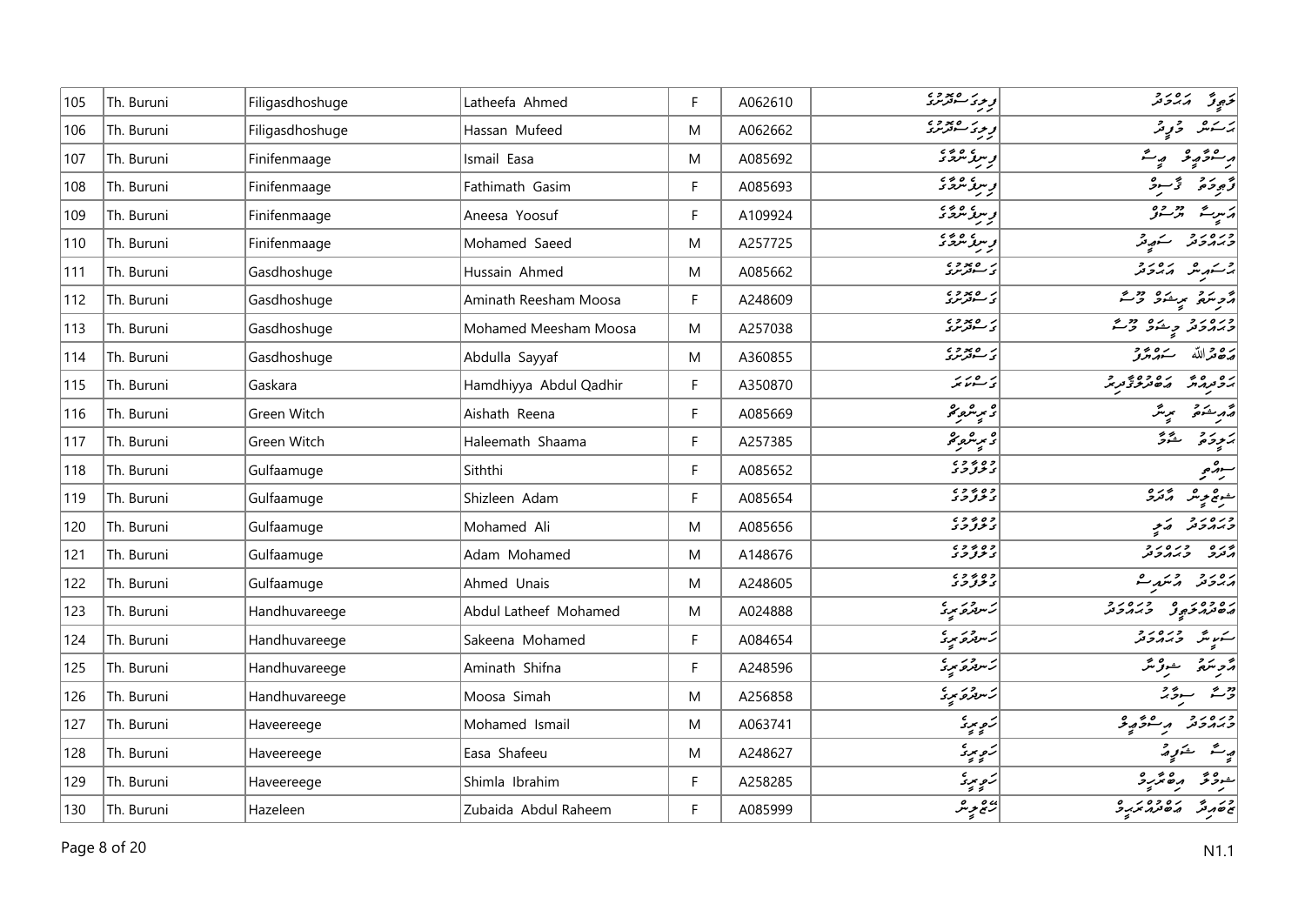| 131 | Th. Buruni | Heenaamaage       | Ahmed Saeed             | M           | A256959 | ر پڙھ ي<br>پيدا                              | دەرە ئەرە                                                                                                           |
|-----|------------|-------------------|-------------------------|-------------|---------|----------------------------------------------|---------------------------------------------------------------------------------------------------------------------|
| 132 | Th. Buruni | Heenaamaage       | Haleemath Sama          | E           | A256964 | ر پر پر دي<br>پر پنر <del>ه</del> د          | برودة سنة                                                                                                           |
| 133 | Th. Buruni | Hirudhumaage      | Ibrahim Ahmed           | M           | A085650 | ر و و و ء<br>ر برترو <sub>ک</sub>            |                                                                                                                     |
| 134 | Th. Buruni | Hirudhumaage      | Haleema Mohamed         | F           | A092454 | ر و و د »<br>ر بوتور و                       | و رە ر د<br><i>د ب</i> رگەر<br>بزيرة                                                                                |
| 135 | Th. Buruni | Hudhuasurumaage   | Ameena Ahmed            | F           | A085715 | و و ر ۔ و و » »<br>رتور سیونوی               | ړې پره ده                                                                                                           |
| 136 | Th. Buruni | Hudhuasurumaage   | Aishath Rasheeda        | $\mathsf F$ | A095717 | و و ر ۔ و و پی<br>رتو <sub>د</sub> ه سومرو ی | لأرشكني المرشوقر                                                                                                    |
| 137 | Th. Buruni | Hudhuasurumaage   | Hussain Rasheed         | M           | A100859 | و و ر ۔ و و پی<br>رتو <sub>د</sub> ه سومرو ی | برسكير مكر الكرامية وتر                                                                                             |
| 138 | Th. Buruni | Hudhuasurumaage   | Masood Abdulla          | M           | A258065 | و و ر ۔ و و پی<br>رتو <sub>د</sub> ه سومرو ی | وسعدو ره والله                                                                                                      |
| 139 | Th. Buruni | Hudhuhudhaage     | Makhthooma Ahmed        | F           | A305042 | و و و د  ،<br>ر تور تو <u>،</u>              |                                                                                                                     |
| 140 | Th. Buruni | Irudheymaage      | Khadeeja Abdul Faththah | $\mathsf F$ | A085985 | و ده و د و<br>در موتور و د                   | ر د ده ده ده ده و <del>ده</del>                                                                                     |
| 141 | Th. Buruni | Irudheymaage      | Mohamed Rameez          | M           | A085987 | و پره پر بر<br>در موتور پ                    | כנסנב הבי                                                                                                           |
| 142 | Th. Buruni | Iruvaige          | Abdul Faththah Ibrahim  | M           | A085732 | وبرءرء                                       |                                                                                                                     |
| 143 | Th. Buruni | Jareemaage        | Mohamed Rashad          | M           | A257629 | ر<br>نج مورگر                                | ورەر د برخود<br><i>وبەم</i> وتر برخگ                                                                                |
| 144 | Th. Buruni | Javaahiru Vaadhee | Hawwa Ahmed             | $\mathsf F$ | A085679 | <br>  نے قر <sup>م</sup> ر برقر مرِ          | ره پره رو<br>پهري مدرونر                                                                                            |
| 145 | Th. Buruni | Javaahiru Vaadhee | Fathimath Zahiya        | F           | A085681 | ر و بر و و بر<br>د کار برگامه                | قهوختم لمحررة                                                                                                       |
| 146 | Th. Buruni | Javaahiru Vaadhee | Mohamed Zahid           | M           | A085682 | ر و گر برگرو<br>د گر برگرو                   |                                                                                                                     |
| 147 | Th. Buruni | Kanmatheege       | Fathimath Rameeza Malik | F           | A085632 | بز مركز موبر                                 | توجوحو برديج وحرم                                                                                                   |
| 148 | Th. Buruni | Kanmatheege       | Khadheeja Adam          | $\mathsf F$ | A085634 | ر ه ر<br>پړسر د په د                         | تزمرقے گرمرو                                                                                                        |
| 149 | Th. Buruni | Kanmatheege       | Samsulhudha Adam        | F           | A256803 | ىز مەر ئەر <sup>ى</sup>                      | رە دەدە پەرە                                                                                                        |
| 150 | Th. Buruni | Kanmatheege       | Zainab Zoona            | F           | A256804 | ر هر <sub>مح</sub> دي                        | $\begin{array}{cc} \mathcal{L} & \mathcal{L} \\ \mathcal{L} & \mathcal{L} \\ \mathcal{L} & \mathcal{L} \end{array}$ |
| 151 | Th. Buruni | Karankaage        | Hafeeza Mohamed         | $\mathsf F$ | A085658 | ر ر ه و د ،<br>ما <del>ب</del> ر مرد د       | رَ پِي دره د د                                                                                                      |
| 152 | Th. Buruni | Kashmeeru Vaadhee | Ahmed Mohamed           | M           | A064109 | <br>  با ڪوچ برگ <sup>و</sup> ير             | ر ەر د<br>م.روتر<br>و ره ر و<br>تر پر تر تر                                                                         |
| 153 | Th. Buruni | Kashmeeru Vaadhee | Anisa Mohamed           | F           | A085740 | <br> سائىسى پىرىگە يېر                       | ارتمىزىقە<br>ورەر د<br><i>دى</i> رمەتر                                                                              |
| 154 | Th. Buruni | Kibimaage         | Sanfa Waheeda           | F           | A256759 | 550y                                         | سەھەتە<br>ىھ برىقر                                                                                                  |
| 155 | Th. Buruni | Kibimaage         | Ali Firaq               | M           | A256768 | 550y                                         | أة محر ويتمرج                                                                                                       |
| 156 | Th. Buruni | Maabageechaage    | Ahmed Mohamed           | M           | A055360 | و که کار ده د<br>د که کار کار                | נפני כנסני<br>גיבת כמגבת                                                                                            |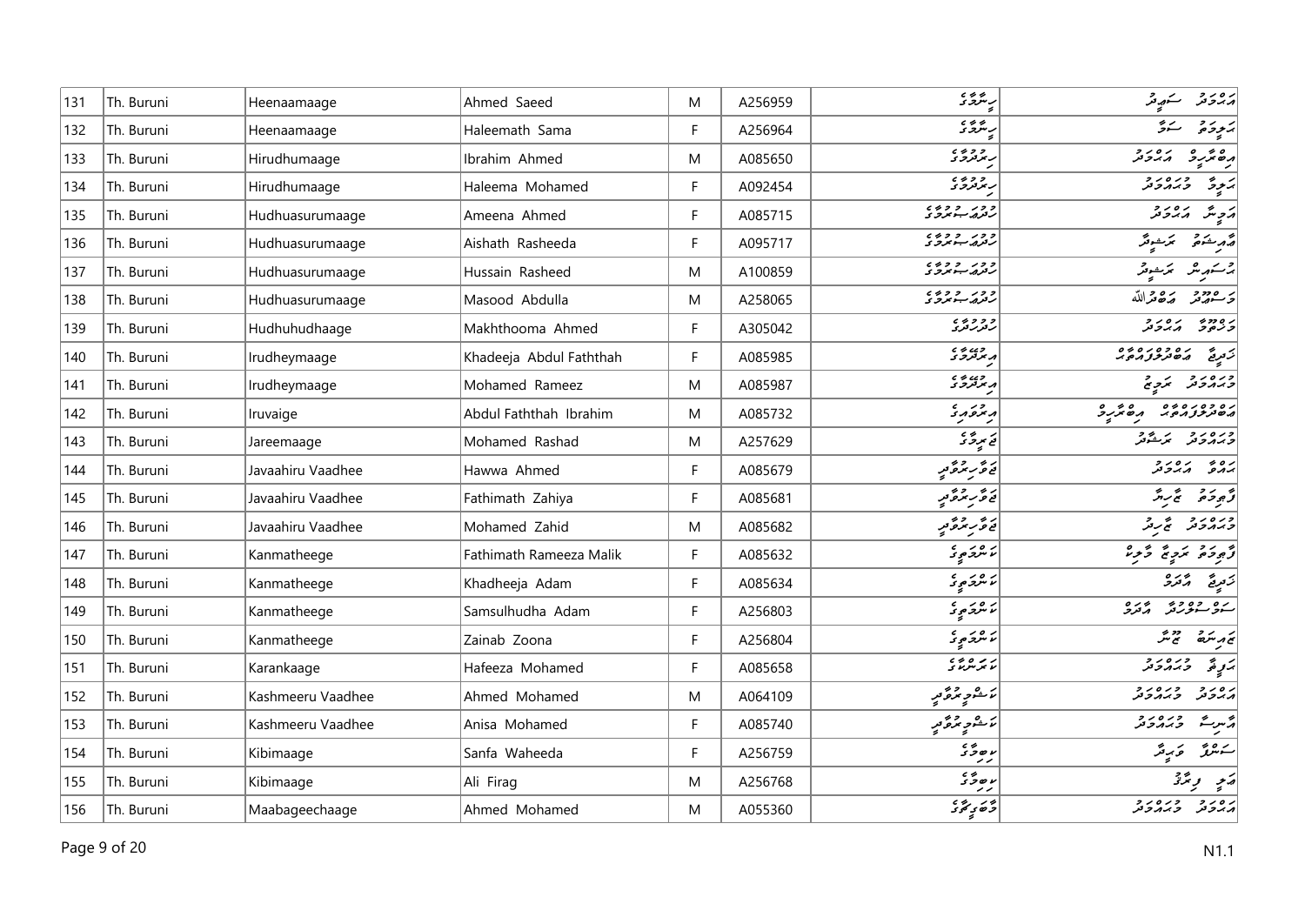| 157 | Th. Buruni | Maas         | Muniya Usman           | F         | A085722 | ۇ شە                                 | 3 ﺳﯧﯖﯩﺪﯗ ﻣﯘﯞﯨﺘﺮ                                                                                                                                                                                                                  |
|-----|------------|--------------|------------------------|-----------|---------|--------------------------------------|----------------------------------------------------------------------------------------------------------------------------------------------------------------------------------------------------------------------------------|
| 158 | Th. Buruni | Maas         | Dawood Abdul Raheem    | M         | A085743 | ۇ شە                                 | במר נסיכס ב                                                                                                                                                                                                                      |
| 159 | Th. Buruni | Maas         | Aminath Ameera Dhaoodh | F         | A258111 | ۇ شە                                 | أأد مرة أرو بر معدد                                                                                                                                                                                                              |
| 160 | Th. Buruni | Maas         | Rugiyya Amna           | F         | A258112 | ۇ شە                                 | بر <sub>قە</sub> مۇ مەھىر                                                                                                                                                                                                        |
| 161 | Th. Buruni | Marine Villa | Hassan Zareer          | ${\sf M}$ | A220814 | ۇ <sub>مرى</sub> تر <sub>ىر</sub> ئە | پرستانش سچ پیریتر                                                                                                                                                                                                                |
| 162 | Th. Buruni | Maya         | Easa Rooh              | ${\sf M}$ | A156362 | ريج                                  | ار مشهور دور<br>ا                                                                                                                                                                                                                |
| 163 | Th. Buruni | Maya         | Adam Seezan            | ${\sf M}$ | A257043 | ريجر                                 | أرزو سوء مر                                                                                                                                                                                                                      |
| 164 | Th. Buruni | Maz          | Asima Mahamood         | F         | A085769 | و و<br>تریخ                          | ه به ده دود                                                                                                                                                                                                                      |
| 165 | Th. Buruni | Maz          | Ahmed Asham            | ${\sf M}$ | A248631 | یو ج<br>حر <del>ی</del>              | رەرد كەشرە                                                                                                                                                                                                                       |
| 166 | Th. Buruni | Maz          | Abdul Azeez Ashad      | M         | A258395 | یو ج<br>حر <del>ی</del>              | גם כפג 2 בגם גריבי ה                                                                                                                                                                                                             |
| 167 | Th. Buruni | Miriyaasge   | Hussain Hassan         | M         | A085706 | دېرېژ مېچ<br>  <u>در</u>             | برسكريش برسكش                                                                                                                                                                                                                    |
| 168 | Th. Buruni | Miriyaasge   | Nahaa Ibrahim          | F         | A085707 | ى <i>ر بىر بىر مى</i><br>ئىرىر       | ير په موسوره<br>سربر موسور                                                                                                                                                                                                       |
| 169 | Th. Buruni | Miriyaasge   | Aminath Hussain        | F         | A085708 | حە بىر بىر مىسى<br>س                 | أدوسم بالمسكر                                                                                                                                                                                                                    |
| 170 | Th. Buruni | Miriyaasge   | Nooral Hudha Ibrahim   | F         | A257970 | ىر بىرە ئىسى<br>برىر                 | כבנים כשי הסיקים<br>ייתוניבויינה הסיקיים                                                                                                                                                                                         |
| 171 | Th. Buruni | Miriyaasge   | Rugiyya Reema          | F         | A257973 | حە بىر بىر مىسى<br>س                 | تر پر پر گر در مرگز<br>مرگزار مرگز                                                                                                                                                                                               |
| 172 | Th. Buruni | Mirusge      | Usman Ibrahim          | ${\sf M}$ | A085718 | د بر ۵ می                            |                                                                                                                                                                                                                                  |
| 173 | Th. Buruni | Murigu       | Mohamed Shifau         | M         | A025047 | 3 مرسر ?                             | כממכת בתלב                                                                                                                                                                                                                       |
| 174 | Th. Buruni | Naaz Asseyri | Abdul Sattar Zakariyya | M         | A063090 | پره بره <sub>عم</sub> ر              |                                                                                                                                                                                                                                  |
| 175 | Th. Buruni | Naaz Asseyri | Rafeega Ahamed         | F         | A085991 | الترج بروعيمبر<br> سرچ بروغيمبر      | أتروٍ يُحْ دَمَدُونَ الله                                                                                                                                                                                                        |
| 176 | Th. Buruni | Naaz Asseyri | Mohamed Abdul Sattar   | ${\sf M}$ | A085994 | پره ره <u>،،</u><br>سرچ مرمر شومبر   | כנסני נסיכם נספיכ<br>כגונכת גםתוג המפיג                                                                                                                                                                                          |
| 177 | Th. Buruni | Naaz Asseyri | Aishath Farahanaz      | F         | A258520 | ر و ده ده می<br>مربع د د شومر        | ومرشوم وترريح                                                                                                                                                                                                                    |
| 178 | Th. Buruni | Nalahiyaage  | Rugiyya Moosa          | F         | A085989 | يؤثر پر                              | بر <sub>و</sub> مبر دم                                                                                                                                                                                                           |
| 179 | Th. Buruni | Nalahiyaage  | Zainab Sam-aa          | F         | A258515 | ىر ئەرەرى<br>مىر ئىرىرى              | ستردمجه<br>تأمر سكرة                                                                                                                                                                                                             |
| 180 | Th. Buruni | Nanreethige  | Siththi                | F         | A072482 | ىئەمىر<br>مىرىئىرمو ئ                |                                                                                                                                                                                                                                  |
| 181 | Th. Buruni | Naseemeege   | Fathimath Nishanaa     | F         | A085762 | ىئەسىرى<br>ئ                         | سره و در داران در این داران در این داران در این داران در این داران در این داران در این داران در این داران در ا<br>از جرد در این داران در این داران در این داران در این داران در این داران در این داران داران داران داران داران د |
| 182 | Th. Buruni | Naseemeege   | Zaeema Hussain         | F         | A085763 | ىئەسىرى<br>ئەس                       |                                                                                                                                                                                                                                  |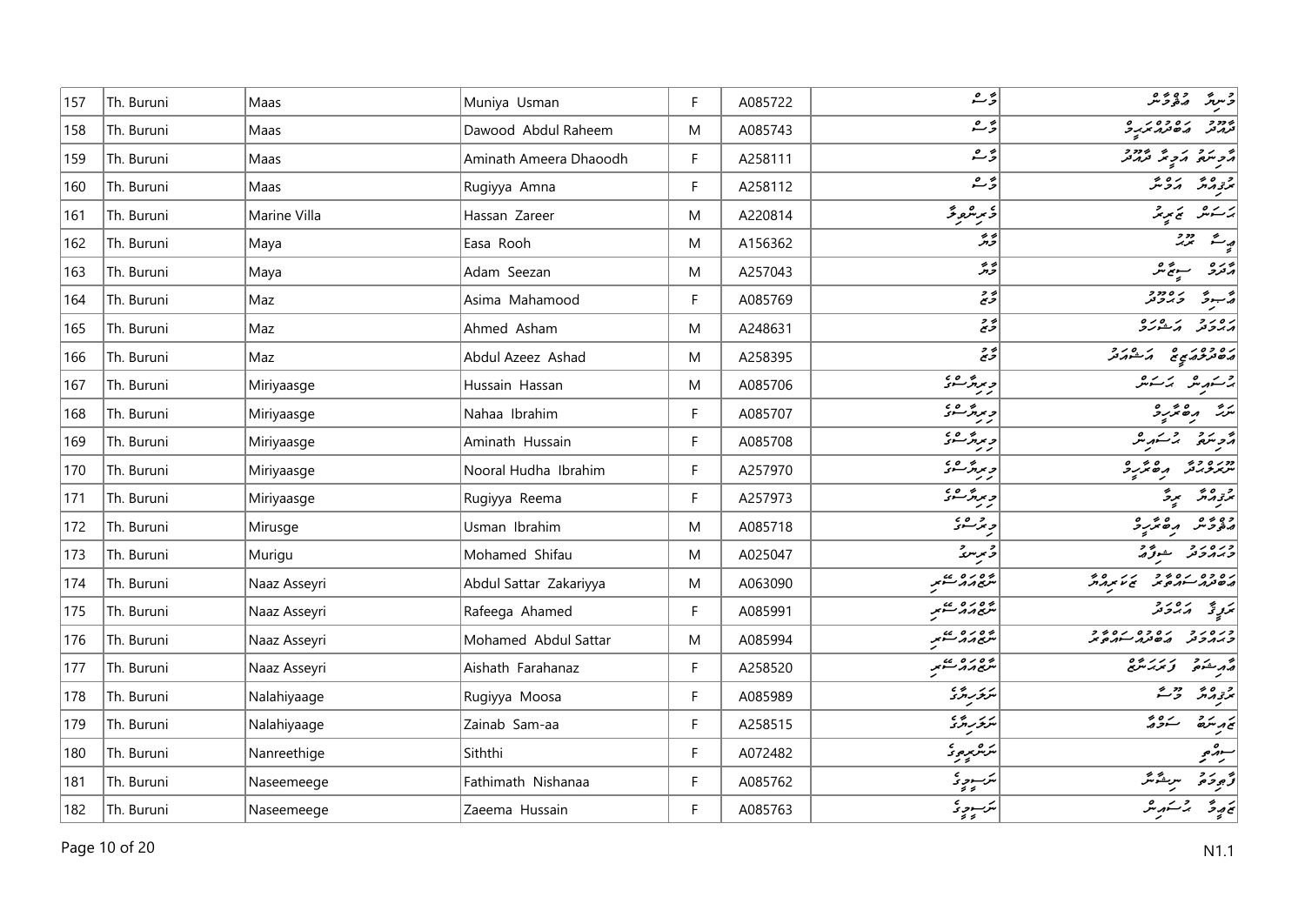| 183 | Th. Buruni | Naseemeege      | Aishath Nazima                   | F  | A157781 | ىئرسوچ <sup>ى</sup><br>ئىستىم                                                                                                                                                                                                                                                                                                                  | و ديده شمېرځ<br>مدينه شمېرځ                                                                       |
|-----|------------|-----------------|----------------------------------|----|---------|------------------------------------------------------------------------------------------------------------------------------------------------------------------------------------------------------------------------------------------------------------------------------------------------------------------------------------------------|---------------------------------------------------------------------------------------------------|
| 184 | Th. Buruni | Naseemeege      | Hawwa Ahmed                      | F  | A258372 | ىئەسىرى<br>كەنبە                                                                                                                                                                                                                                                                                                                               | ره ده رورد                                                                                        |
| 185 | Th. Buruni | Nivaidhoshuge   | Ismail Ahmed                     | M  | A027750 | سرچە جە د ي<br>سرچە پەقىرس                                                                                                                                                                                                                                                                                                                     | بر عرصي پر در د                                                                                   |
| 186 | Th. Buruni | Nivaidhoshuge   | Ahmed Saeed                      | M  | A085639 | سرکھ وقریری<br>سرکھ وقریری                                                                                                                                                                                                                                                                                                                     | رەرو ئەدەر                                                                                        |
| 187 | Th. Buruni | Nivaidhoshuge   | Hassan Fareed                    | M  | A085640 | سر تذکر پر د پر<br>سرچ مرفتر تر د                                                                                                                                                                                                                                                                                                              | برسكاش وكالميض                                                                                    |
| 188 | Th. Buruni | Nivaidhoshuge   | Aishath Ahmed                    | F  | A085641 | سرچە جە ج<br>سرچە سرچىرى                                                                                                                                                                                                                                                                                                                       | ه دره ده دورو                                                                                     |
| 189 | Th. Buruni | Nivaidhoshuge   | Hafsa Ahmed                      | F. | A085642 | سرچە جە جە<br>سرچە سرچىرى                                                                                                                                                                                                                                                                                                                      | برو به برەر د                                                                                     |
| 190 | Th. Buruni | Nivaidhoshuge   | Mariyam Ibrahim                  | F. | A085733 | سرچە جە جە<br>سرچە سرچىرى                                                                                                                                                                                                                                                                                                                      | ە ھەترىر ۋ<br>ر ه ر ه<br><del>د</del> بربرگ                                                       |
| 191 | Th. Buruni | Nivaidhoshuge   | Zainab Shiuna                    | F. | A237811 | سر بحر میر و <sup>ی</sup><br>مربع مرفتر مربی                                                                                                                                                                                                                                                                                                   | شەرقرىتگە<br>بر<br>تارىخ شى                                                                       |
| 192 | Th. Buruni | Nivaidhoshuge   | Aminath Maahaa                   | F. | A248600 | سرکھ ویر و ی                                                                                                                                                                                                                                                                                                                                   | رصيح<br>أرمز                                                                                      |
| 193 | Th. Buruni | Noor Manzil     | Mohamed Yoosuf                   | M  | A063088 | يز بر بر عربه بر                                                                                                                                                                                                                                                                                                                               | و ر ه ر د<br>د بر بر تر<br>دو پەر                                                                 |
| 194 | Th. Buruni | Noor Manzil     | Saleema Ibrahim                  | F  | A084657 | دو در ه عربه عه                                                                                                                                                                                                                                                                                                                                | برە ئۆرۈ<br>سەرچە                                                                                 |
| 195 | Th. Buruni | Noor Manzil     | Aminath Shabeena                 | F  | A257783 | يز در عربه ع                                                                                                                                                                                                                                                                                                                                   | أزويتكم شكويتر                                                                                    |
| 196 | Th. Buruni | Noor Manzil     | Mahmoodh Saleem                  | M  | A257790 | ەدىرە ھې ق                                                                                                                                                                                                                                                                                                                                     | ورووو كوو                                                                                         |
| 197 | Th. Buruni | Nooraaneege     | Haleema Ali Ahmed                | F  | A085646 | دوري په په<br>سرچرسي                                                                                                                                                                                                                                                                                                                           | پَرۡ پِرۡ پِرۡ پِرۡ وَ پِرۡ وَ پَرۡدِ وَ پِرۡدِ وَ پِرۡدِ وَ پِرۡدِ وَ پِرۡدِ وَ پِرۡدِ وَ پِرِیۡ |
| 198 | Th. Buruni | Nooraaneege     | Abdulla Shaanyz Mohamed<br>Manik | M  | A354503 | چېچىسى<br>سرىئەسىي                                                                                                                                                                                                                                                                                                                             | رەوزاللە ھۇسرچ دىرەدىردىن                                                                         |
| 199 | Th. Buruni | Ocean Mead      | Mahmood Zakariyya                | M  | A052776 | پر شه مر <sub>حی</sub> ؟                                                                                                                                                                                                                                                                                                                       | ג 2000 - 27 באברית                                                                                |
| 200 | Th. Buruni | Ocean Mead      | Rugiyya Zakariyya                | F  | A085754 | ارتشورهم                                                                                                                                                                                                                                                                                                                                       | י פי היות פי                                                                                      |
| 201 | Th. Buruni | Ocean Mead      | Saeeda Adam                      | F. | A085755 | الرشوهونج                                                                                                                                                                                                                                                                                                                                      | سَمِيعٌ مُرْمَرة                                                                                  |
| 202 | Th. Buruni | Ocean Mead      | Zakariyya Adam                   | M  | A085756 | ە ئەنگەرىمى<br>مەسىر                                                                                                                                                                                                                                                                                                                           | ב' באת היות                                                                                       |
| 203 | Th. Buruni | Ocean Mead      | Aishath Sifana                   | F. | A085759 | وسيكسفي                                                                                                                                                                                                                                                                                                                                        | ۇرىشقۇ سۆزىگە                                                                                     |
| 204 | Th. Buruni | Ocean Mead      | Ali Zakariyya                    | M  | A163056 | ئەسەئىر <sub>ى</sub> يى<br>                                                                                                                                                                                                                                                                                                                    |                                                                                                   |
| 205 | Th. Buruni | Ocean Mead      | Khadheeja Zakariyya              | F  | A258349 | وكستكر المحمد                                                                                                                                                                                                                                                                                                                                  | تر ورقعً<br>ى ئەسرە بىر                                                                           |
| 206 | Th. Buruni | Ocean Mead      | Hawwa Zakariyya                  | F  | A258351 | $\sqrt[2]{\sum_{i=1}^{n} \sum_{j=1}^{n} \sum_{j=1}^{n} \sum_{j=1}^{n} \sum_{j=1}^{n} \sum_{j=1}^{n} \sum_{j=1}^{n} \sum_{j=1}^{n} \sum_{j=1}^{n} \sum_{j=1}^{n} \sum_{j=1}^{n} \sum_{j=1}^{n} \sum_{j=1}^{n} \sum_{j=1}^{n} \sum_{j=1}^{n} \sum_{j=1}^{n} \sum_{j=1}^{n} \sum_{j=1}^{n} \sum_{j=1}^{n} \sum_{j=1}^{n} \sum_{j=1}^{n} \sum_{j=$ | برەپچ<br>ئە ئەسرە بىر                                                                             |
| 207 | Th. Buruni | Rabee-ee Manzil | Haleema Ibrahim                  | F. | A084659 | ىئەم ئەشىر ۋ                                                                                                                                                                                                                                                                                                                                   | بزود مقترره                                                                                       |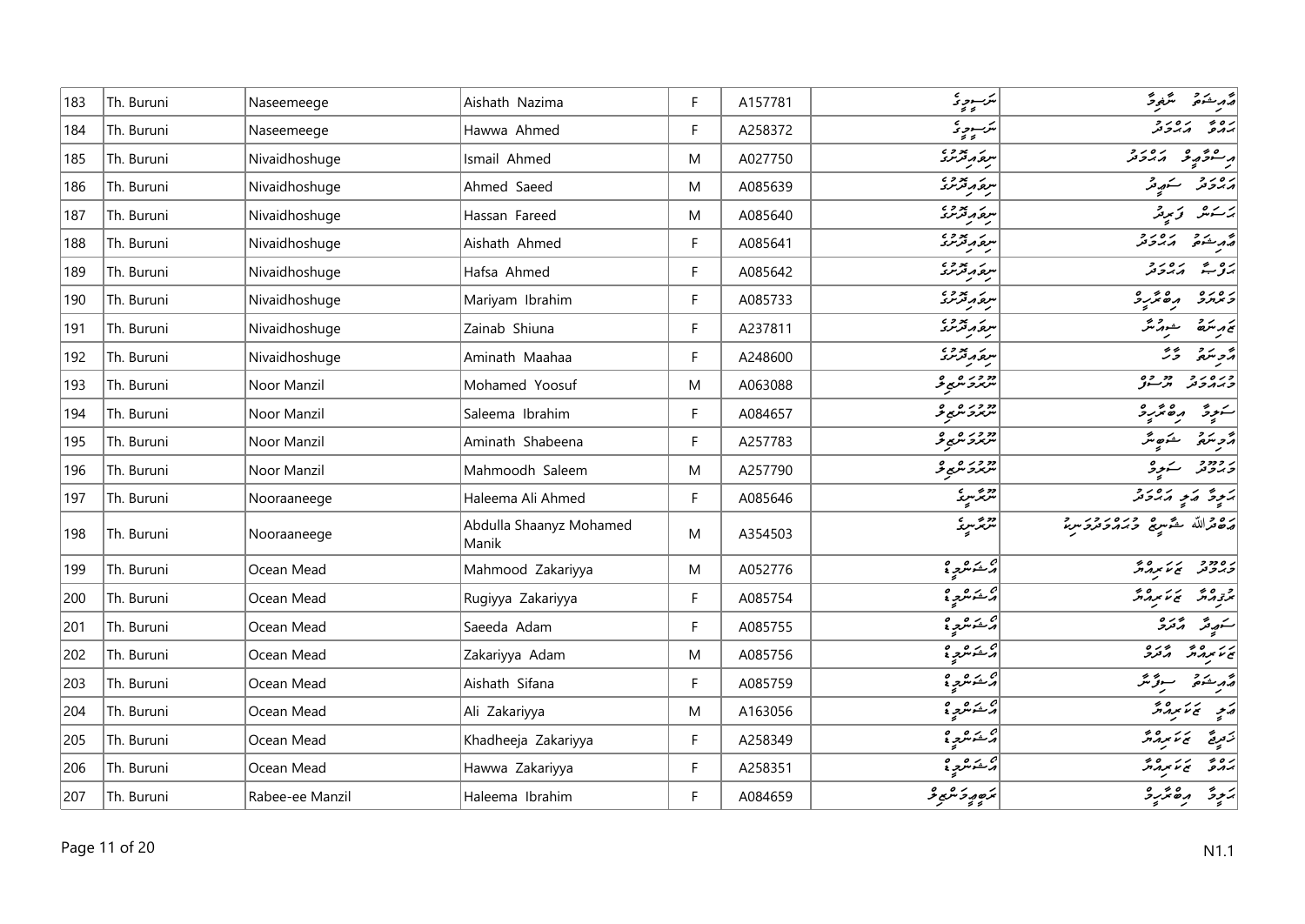| 208 | Th. Buruni | Raiyvilaage     | Mohamed Moosa        | M         | A085690 | ره وي<br>مر <sub>حو</sub> مونځ           | وره دو دورمج                              |
|-----|------------|-----------------|----------------------|-----------|---------|------------------------------------------|-------------------------------------------|
| 209 | Th. Buruni | Raiyvilaage     | Moosa Mohamed        | ${\sf M}$ | A102937 | ىر ە<br>ئىرقومونتى ئ                     | و رە ر د<br><i>د بر</i> گرىز<br>تر مشتر م |
| 210 | Th. Buruni | Rediumge        | Ismaail Saamir       | ${\sf M}$ | A257797 | ې ده وه<br>مرغ د د                       | ر شۇر ئەر ئىلىمىتى ئىلىمىتى بىر           |
| 211 | Th. Buruni | Roashanee Villa | Fathimath Latheefa   | F         | A085735 | ە<br>ئىرىشە يېرىرى <i>گە</i>             | وٌ جو حر ح<br>ځږوگړ                       |
| 212 | Th. Buruni | Rosy            | Raziyya Adam         | F         | A068328 | ه<br>موسمح                               | ر<br>بر نسور در<br>ەرگەر                  |
| 213 | Th. Buruni | Rosy            | Aminath Ramziyya     | F         | A220817 | لهيمج                                    | הבתב הכתבי                                |
| 214 | Th. Buruni | Samaru bluege   | Ismail Usman         | M         | A085720 | ر ر د د ده د<br>سرگر <i>ه و</i> ر        | و عۇرپۇ ھۆرگىر                            |
| 215 | Th. Buruni | Samaru bluege   | Muneera Usman        | F         | A085721 | ر ر د د ده د<br>سرد بره مرد              | د پېر ده ده.                              |
| 216 | Th. Buruni | Samaru bluege   | Mariyam Ibrahim      | F         | A085723 | ر ر د د ده د<br>ستوسره مور               | ومره مصرور                                |
| 217 | Th. Buruni | Saznaa Manzil   | Sazna Abdul Hakeem   | F         | A084662 | رىم ئ <sup>ې</sup> رىم ئې ئ <sub>ى</sub> | ره د بره ده ر ه<br>سوی ش پره ترڅ پر د     |
| 218 | Th. Buruni | Saznaa Manzil   | Abdul Hakeem Ahmed   | M         | A084663 | رە پەير ھ <sub>ى</sub> ۋ                 | גם כפגם הפגב<br>הפת <i>בה</i> עב ההכת     |
| 219 | Th. Buruni | Siraanee Manzil | Ahmed Zareer         | M         | A067915 | سەئىبىرۇ ئىب <sub>و</sub> گر             | أرور و بربر و                             |
| 220 | Th. Buruni | Siraanee Manzil | Ali Ahmed            | M         | A085726 | – ئەسىرى ئىرى ئىلىرى ئىلىر               | أقدم ويرود                                |
| 221 | Th. Buruni | Siraanee Manzil | Zainab Ahmed         | F         | A085727 | سىتر سەن ش <sub>ىر</sub> ۋ               | يم مرة مدور                               |
| 222 | Th. Buruni | Siraanee Manzil | Usman Areef          | ${\sf M}$ | A085728 | سەئىبىرۇ ئىب <sub>و</sub> قر             | ەم ئەيروپو                                |
| 223 | Th. Buruni | Suveyhuge       | Hawwa Ibrahim        | F         | A085696 | وړ، و ،<br>سعو ر <sub>ک</sub>            |                                           |
| 224 | Th. Buruni | Suveyhuge       | Aminath Rasheeda     | F         | A086005 | وړ، و ،<br>سعو ر <sub>ک</sub>            | أأترجع أترسيقه                            |
| 225 | Th. Buruni | Suveyhuge       | Ismail Hassan        | M         | A257728 | وړ، و ،<br>سعو ر <sub>ک</sub>            | رىقۇر ئەسەر                               |
| 226 | Th. Buruni | Suveyhuge       | Haleemath Risala     | F         | A257733 | وړ، و ،<br>سعو ر <sub>ک</sub>            | رَمْ دِرَهْ وَمَسَوَّرَ                   |
| 227 | Th. Buruni | Ummeedhu        | Ibrahim Ismail       | ${\sf M}$ | A131469 | ده د پر                                  | رە ئۈرۈ<br>مەستۇم بۇ                      |
| 228 | Th. Buruni | Vaijeheyge      | Aboobakur Adam       | M         | A027881 | ر<br>تو دي ري                            | ג דרג ר<br>1. סיס מ' מ<br>پەر ە<br>مەنىرى |
| 229 | Th. Buruni | Vaijeheyge      | Adam Ahmed           | ${\sf M}$ | A084688 | ر<br>تو دي ري                            | پروژو<br>پھر و<br>مرکور                   |
| 230 | Th. Buruni | Vaijeheyge      | Habeeba Adam         | F         | A086003 | ر<br>تو دي ري                            | برَحة مترده                               |
| 231 | Th. Buruni | Vaimatheege     | Mariyam Ahmed        | F         | A085699 | ر<br>وګړو <sub>مو</sub> ر                | נסנס נסנד<br>בינונים הנכנ                 |
| 232 | Th. Buruni | Vaimatheege     | Abdul Hameed Abdulla | M         | A085700 | ر<br>قەر قەمى                            | رە دەبر دە سەھىراللە                      |
| 233 | Th. Buruni | Vaimatheege     | Adam Abdul Hameed    | ${\sf M}$ | A085701 | ىر مەسىرى<br>مەسرىقى                     | وره ده وه د و<br>مهرو مصر دیگر            |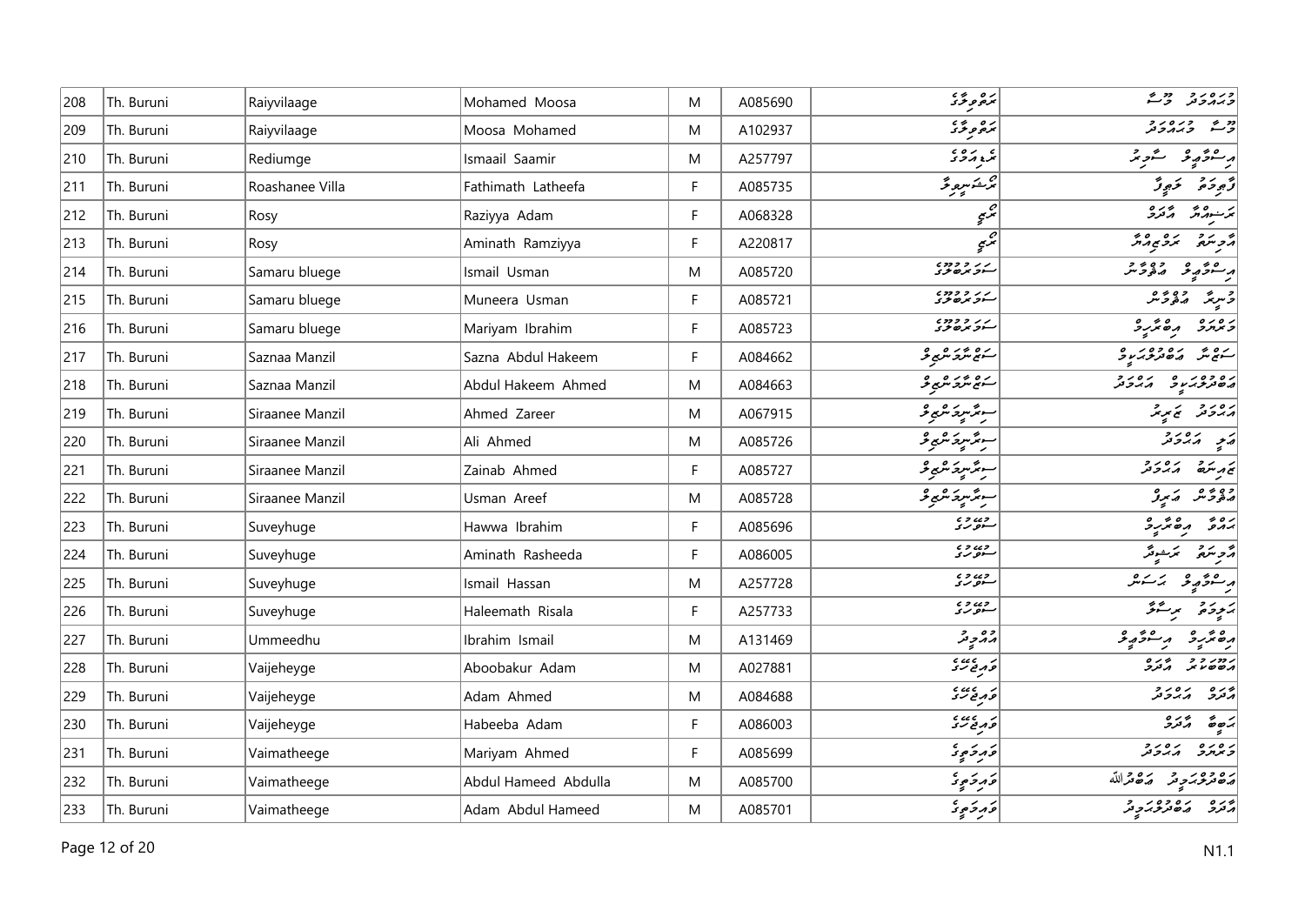| 234 | Th. Buruni       | Vaimatheege     | Sanfa Saadna           | F | A085702 | ئەمرىز م <sub>ۇ</sub> ئ        | سەدرىتر<br>سەھەتە                                       |
|-----|------------------|-----------------|------------------------|---|---------|--------------------------------|---------------------------------------------------------|
| 235 | Th. Buruni       | Vaimatheege     | Aishath Shahidha       | F | A257820 | ر<br>د مرځ مونه                | ستشررتش<br>و در منده<br>مرد منده                        |
| 236 | Th. Buruni       | Vaimatheege     | Ibrahim Abdul Hameed   | M | A257821 | ر<br>د مرځ مونه                | رە دەر د<br>مەھىرى <i>رى</i> رىتر<br>مەھمەرچ            |
| 237 | Th. Buruni       | Valuaage        | Siththi Ali            | F | A080641 | ر و د »<br>و <del>و</del> پر د | سوړه په<br>رژمو                                         |
| 238 | Th. Buruni       | Venoas          | Aminath Azeela         | F | A085622 | ء جرمہ<br>                     | ړ د سرچ<br>ە ئىم ئۇ                                     |
| 239 | Th. Buruni       | Venoas          | Aishath Ibrahim        | F | A085623 | ءِ سُرتہ                       | پچ پر شک <sub>ھ</sub><br>حر<br>ەھ ئەرب                  |
| 240 | Th. Buruni       | Venoas          | Ahmed Muneer           | M | A085624 | ءچرے                           | ح سر پر گ<br>بر 2 د تر<br>ا <i>ر</i> بر <del>د</del> تر |
| 241 | Th. Buruni       | Venoas          | Ali Azuham             | M | A256771 | ء جرعه                         | $5.21$ $2.7$                                            |
| 242 | Th. Buruni       | Veyoge          | Mohamed Ishan Easa     | M | A364703 | ئ يو ئ<br>  تو پور ئ           | ورەرو مەشھ مەڭ                                          |
| 243 | Th. Buruni       | Zamaaneeufaa    | Adam Ibrahim           | M | A035500 | ئ ۇ سرچە ئى                    | أرمزد مصربر                                             |
|     | Th. Gaadhiffushi |                 |                        |   |         |                                |                                                         |
| 244 | Th. Gaadhiffushi | Araakuri        | Hawwa Zaahira          | F | A252100 | لرعزة ببر                      | ره ده پخ رنگ                                            |
|     | Th. Vilufushi    |                 |                        |   |         |                                |                                                         |
| 245 | Th. Vilufushi    | Faalandhoshuge  | Aishath Fahama         | F | A286001 | ء ر ەيد د ،<br>توفرس تر        | ھ مرشومی<br>م<br>ۇژۇ                                    |
| 246 | Th. Vilufushi    | Fashuvimaage    | Siththi Nareema        | F | A091334 | ر ج ره په <sup>ي</sup>         | سورصحر<br>سرىبرۇ                                        |
| 247 | Th. Vilufushi    | Huvandhumaage   | Adam Zuhury            | M | A045528 | و ر په ده ده<br>رو سربرو د     | أأرمز وحمير                                             |
| 248 | Th. Vilufushi    | Iruvaige        | Aishath Minnaa Hussain | F | A284179 | لربره زبر                      | ەر ئەق جامەش بر سەر ش                                   |
| 249 | Th. Vilufushi    | Kanbilige       | Hussain Adam           | M | A085398 | ر<br>را سرچ وي<br>- -          | لجرسئهرىثر<br>پور ہ<br>مرکزو                            |
| 250 | Th. Vilufushi    | Kenereemaage    | Mariyam Ali            | F | A006586 | ې ممبرخ <sub>ک</sub>           | ئەتەر ۋ<br>رزمر                                         |
| 251 | Th. Vilufushi    | Saamiraa Manzil | Ahmed Saeed            | M | A091667 | گەچە ئۇچە ئىرى ئى              | ره رو شهرتر                                             |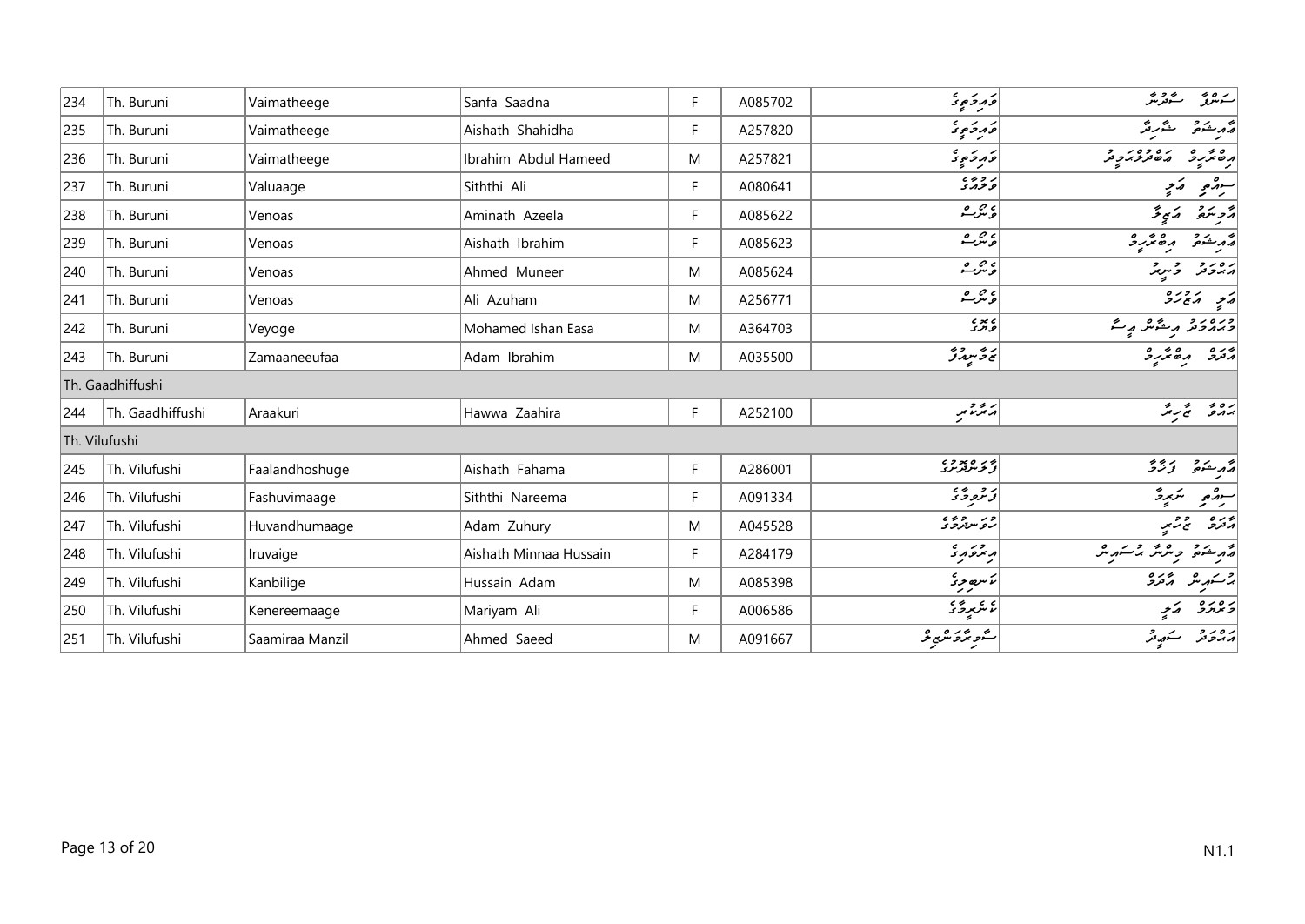## *w7qAn8m? sCw7mRo>u; wEw7mRw;sBo<*

| ' مرمر | 'يئرىثر: |
|--------|----------|
|        |          |
|        |          |
|        |          |

## *w7q9r@w7m> sCw7qHtFoFw7s; mAm=q7 w7qHtFoFw7s;*

| ىر تە | $\mathcal{O} \times$<br>$\sim$ | $\sim$<br>. . | لترنثر |
|-------|--------------------------------|---------------|--------|
|       |                                |               |        |
|       |                                |               |        |
|       |                                |               |        |

| $\frac{2}{n}$ | $\overline{\phantom{a}}$ | اير هنه. | $\mathcal{O} \times$<br>سرسر |
|---------------|--------------------------|----------|------------------------------|
|               |                          |          |                              |
|               |                          |          |                              |
|               |                          |          |                              |

| ' ئىرتىر: | سر سر |  |
|-----------|-------|--|
|           |       |  |
|           |       |  |
|           |       |  |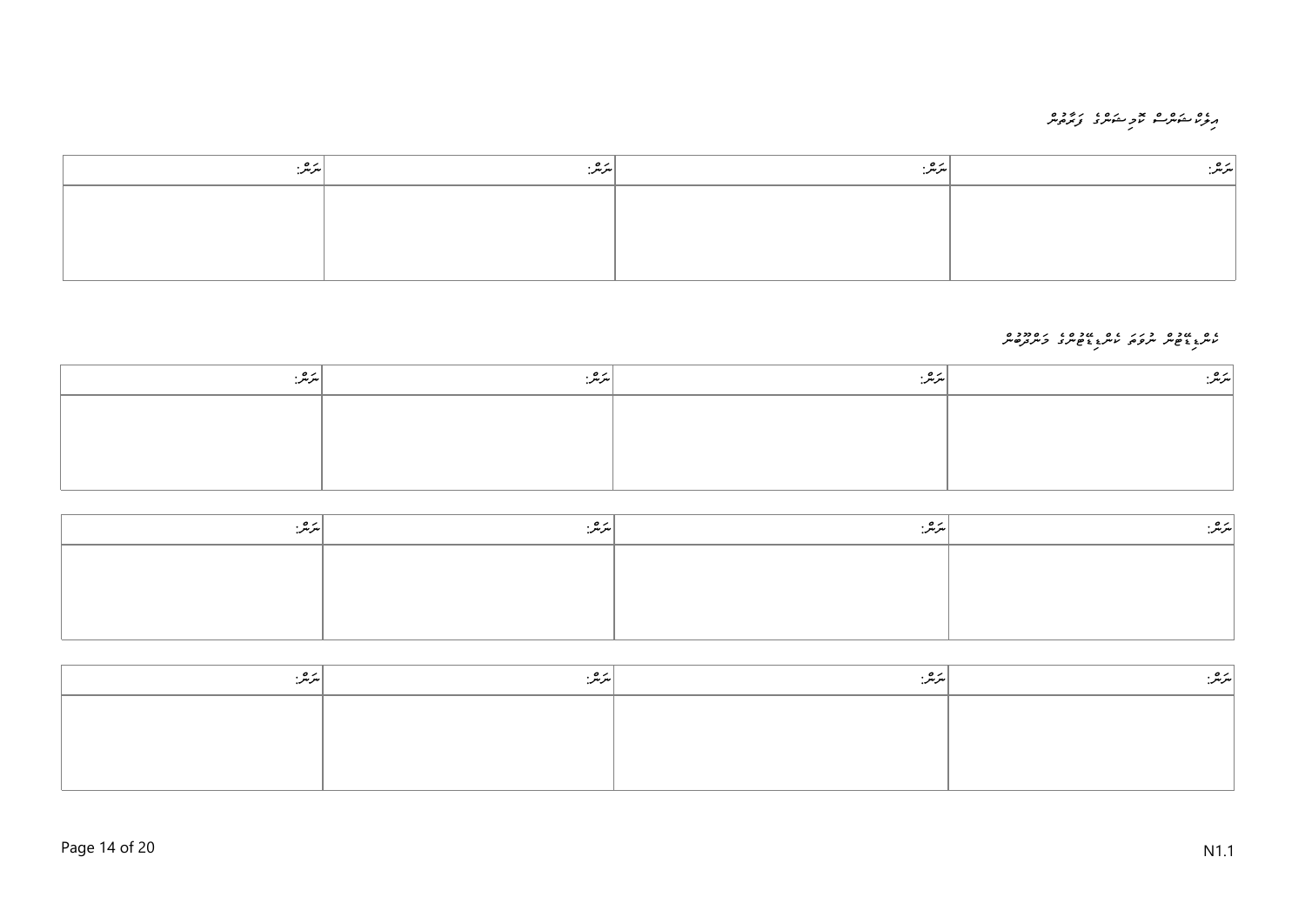| يره. | ο. | ا ير ه |  |
|------|----|--------|--|
|      |    |        |  |
|      |    |        |  |
|      |    |        |  |

| متريثر به | 。<br>'سرسر'۔ | يتزيترا | سرسر |
|-----------|--------------|---------|------|
|           |              |         |      |
|           |              |         |      |
|           |              |         |      |

| ىئرىتر. | $\sim$ | ا بر هه. | لىرىش |
|---------|--------|----------|-------|
|         |        |          |       |
|         |        |          |       |
|         |        |          |       |

| يترمثر | $^{\circ}$ | ىر پىر |
|--------|------------|--------|
|        |            |        |
|        |            |        |
|        |            |        |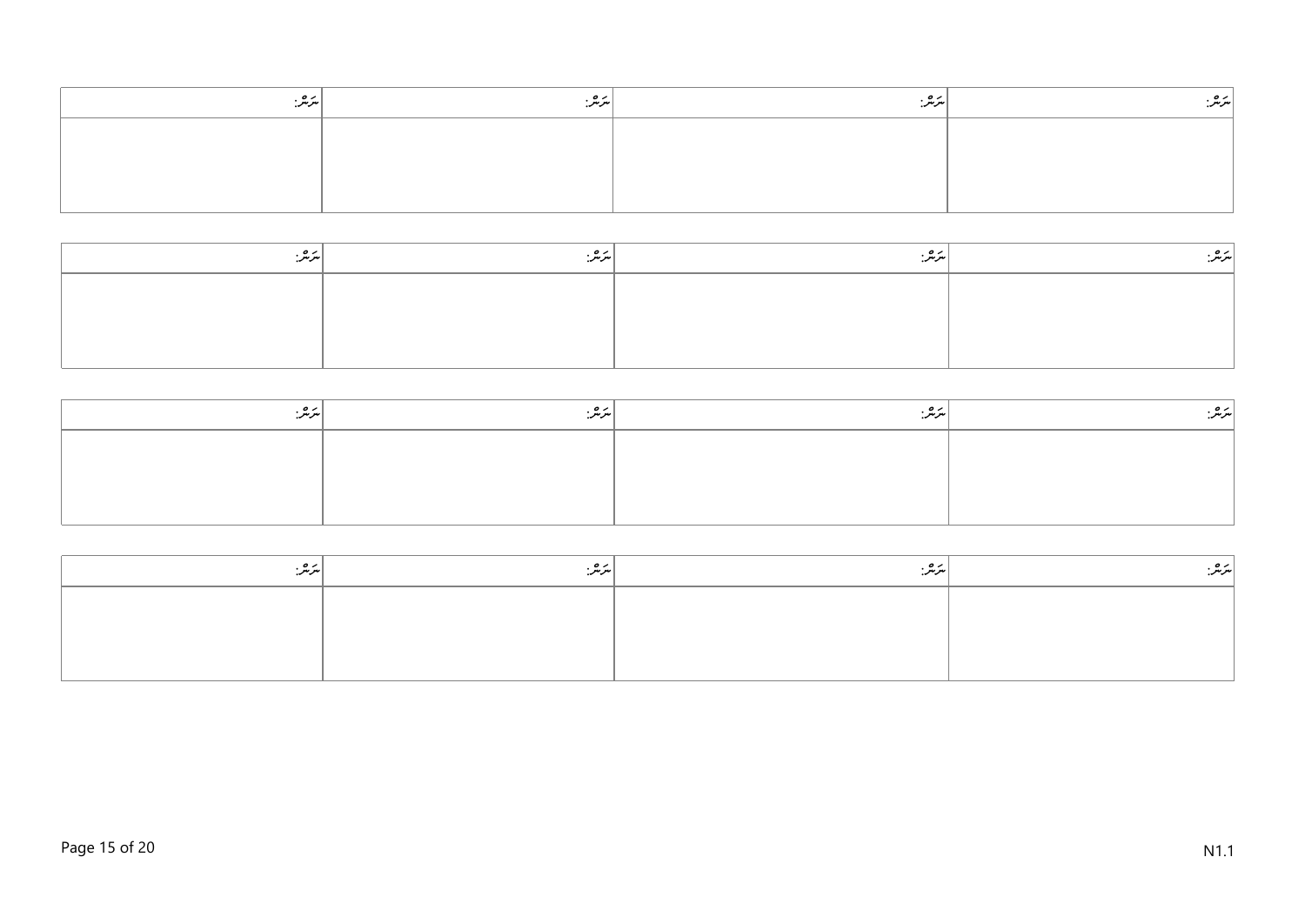| ير هو . | $\overline{\phantom{a}}$ | يرمر | اير هنه. |
|---------|--------------------------|------|----------|
|         |                          |      |          |
|         |                          |      |          |
|         |                          |      |          |

| ىر تىر: | $\circ$ $\sim$<br>" سرسر . | يبرحه | o . |
|---------|----------------------------|-------|-----|
|         |                            |       |     |
|         |                            |       |     |
|         |                            |       |     |

| 'تترنثر: | ر ه |  |
|----------|-----|--|
|          |     |  |
|          |     |  |
|          |     |  |

|  | . ه |
|--|-----|
|  |     |
|  |     |
|  |     |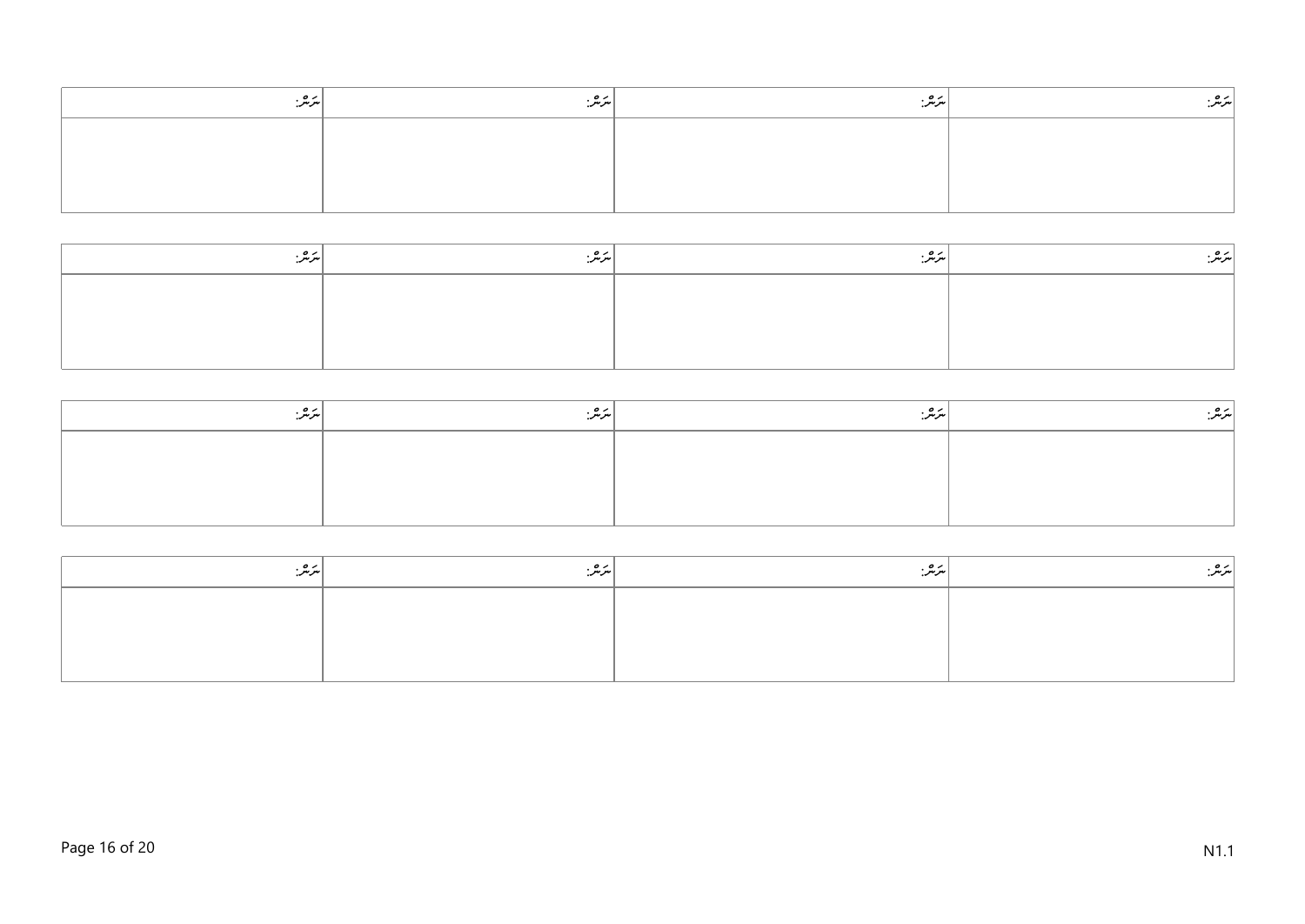| ير هو . | $\overline{\phantom{a}}$ | يرمر | اير هنه. |
|---------|--------------------------|------|----------|
|         |                          |      |          |
|         |                          |      |          |
|         |                          |      |          |

| ئىرتىر: | $\sim$<br>ا سرسر . | يئرمثر | o . |
|---------|--------------------|--------|-----|
|         |                    |        |     |
|         |                    |        |     |
|         |                    |        |     |

| 'تترنثر: | ر ه |  |
|----------|-----|--|
|          |     |  |
|          |     |  |
|          |     |  |

|  | . ه |
|--|-----|
|  |     |
|  |     |
|  |     |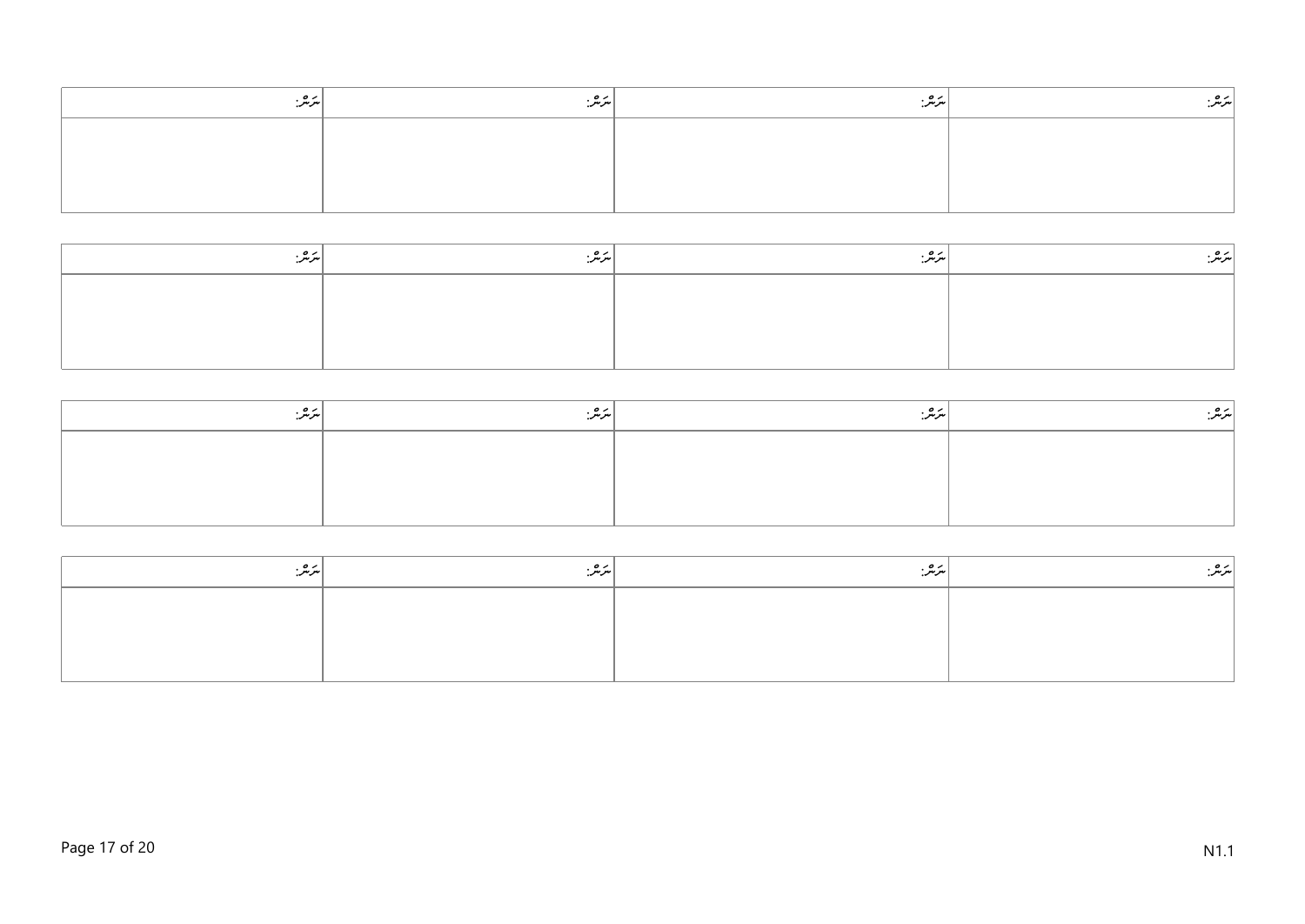| $\cdot$ | 。 | $\frac{\circ}{\cdot}$ | $\sim$<br>سرسر |
|---------|---|-----------------------|----------------|
|         |   |                       |                |
|         |   |                       |                |
|         |   |                       |                |

| ايرعر: | ر ه<br>. . |  |
|--------|------------|--|
|        |            |  |
|        |            |  |
|        |            |  |

| بر ه | . ه | $\sim$<br>سرسر |  |
|------|-----|----------------|--|
|      |     |                |  |
|      |     |                |  |
|      |     |                |  |

| 。<br>. س | ىرىىر |  |
|----------|-------|--|
|          |       |  |
|          |       |  |
|          |       |  |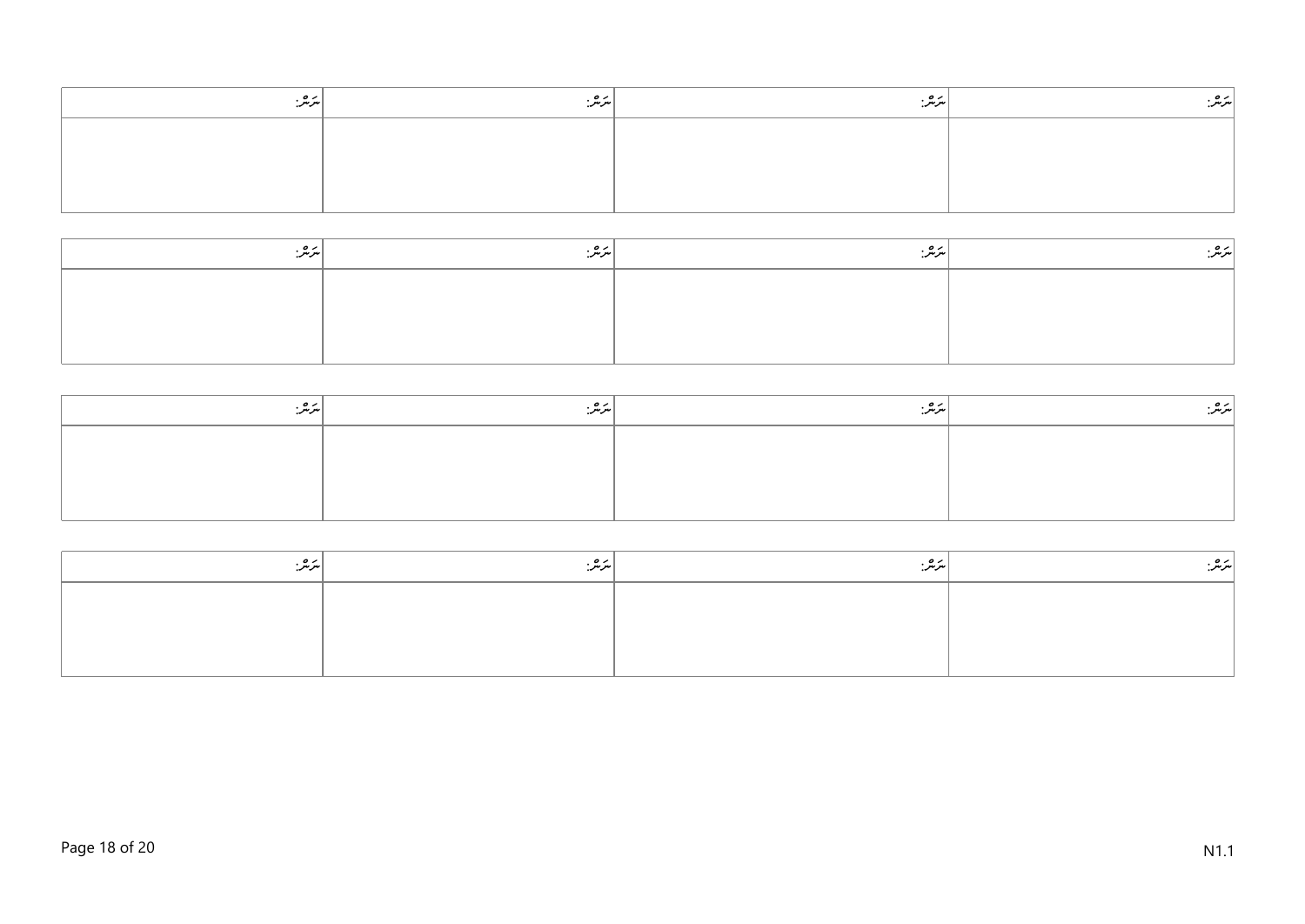| ير هو . | $\overline{\phantom{a}}$ | يرمر | اير هنه. |
|---------|--------------------------|------|----------|
|         |                          |      |          |
|         |                          |      |          |
|         |                          |      |          |

| ىر تىر: | $\circ$ $\sim$<br>" سرسر . | يبرحه | o . |
|---------|----------------------------|-------|-----|
|         |                            |       |     |
|         |                            |       |     |
|         |                            |       |     |

| انترنثر: | ر ه |  |
|----------|-----|--|
|          |     |  |
|          |     |  |
|          |     |  |

|  | . ه |
|--|-----|
|  |     |
|  |     |
|  |     |